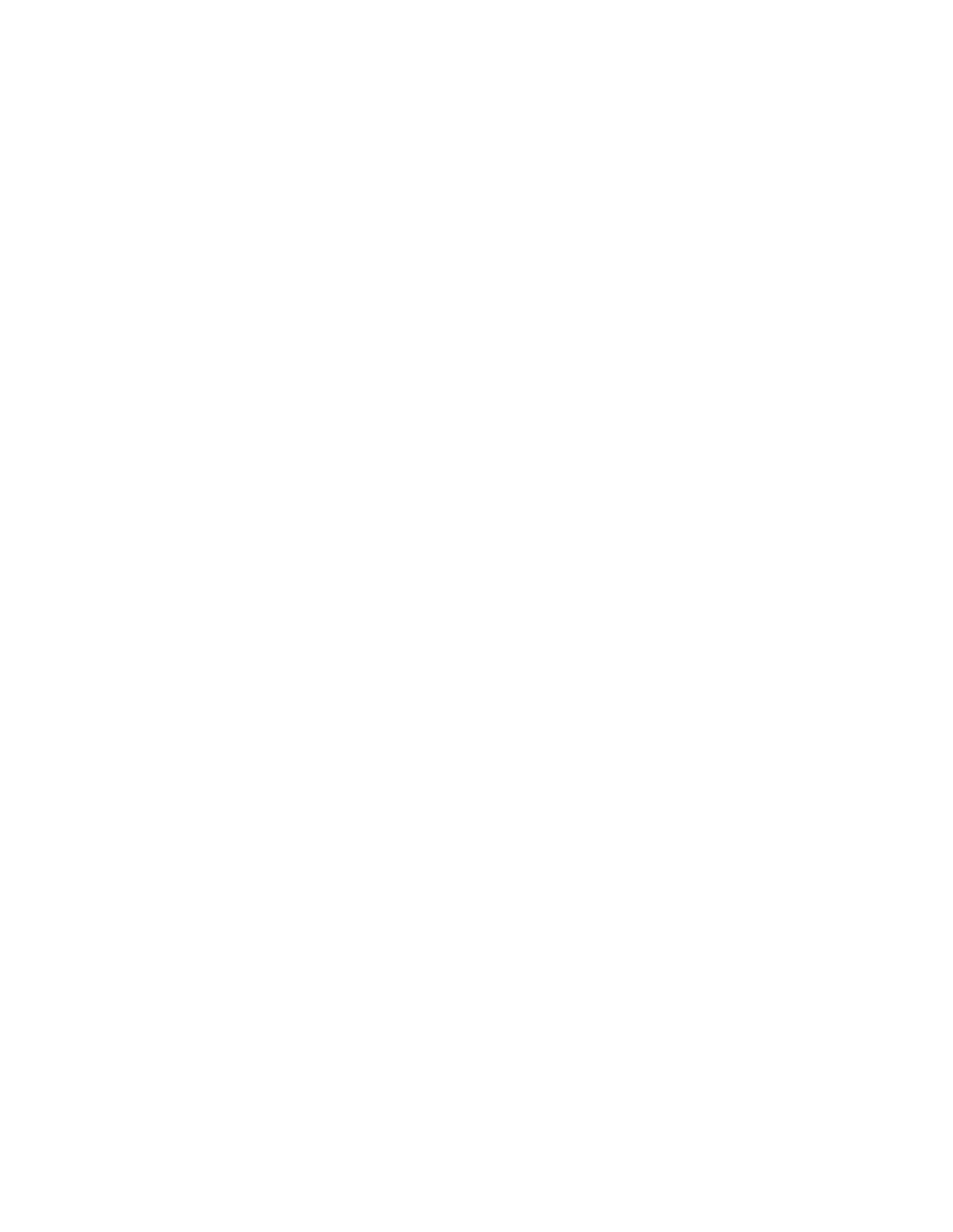## **University of Missouri System Fiscal Year 2010 Proposals & Approved Rates Student Housing, Activity, Facility, and Health Service Fees**

## Table of Contents

Page

| Table 3a. Summary of Housing System Financial Plans, System Total 17           |
|--------------------------------------------------------------------------------|
|                                                                                |
|                                                                                |
| Table 3d. Summary of Housing System Financial Plans, Missouri S&T 20           |
|                                                                                |
|                                                                                |
|                                                                                |
| Table 4c. Student Activity, Facility, and Health Service Fees, Missouri S&T 24 |
| Table 4d. Student Activity, Facility, and Health Service Fees, UMSL  25        |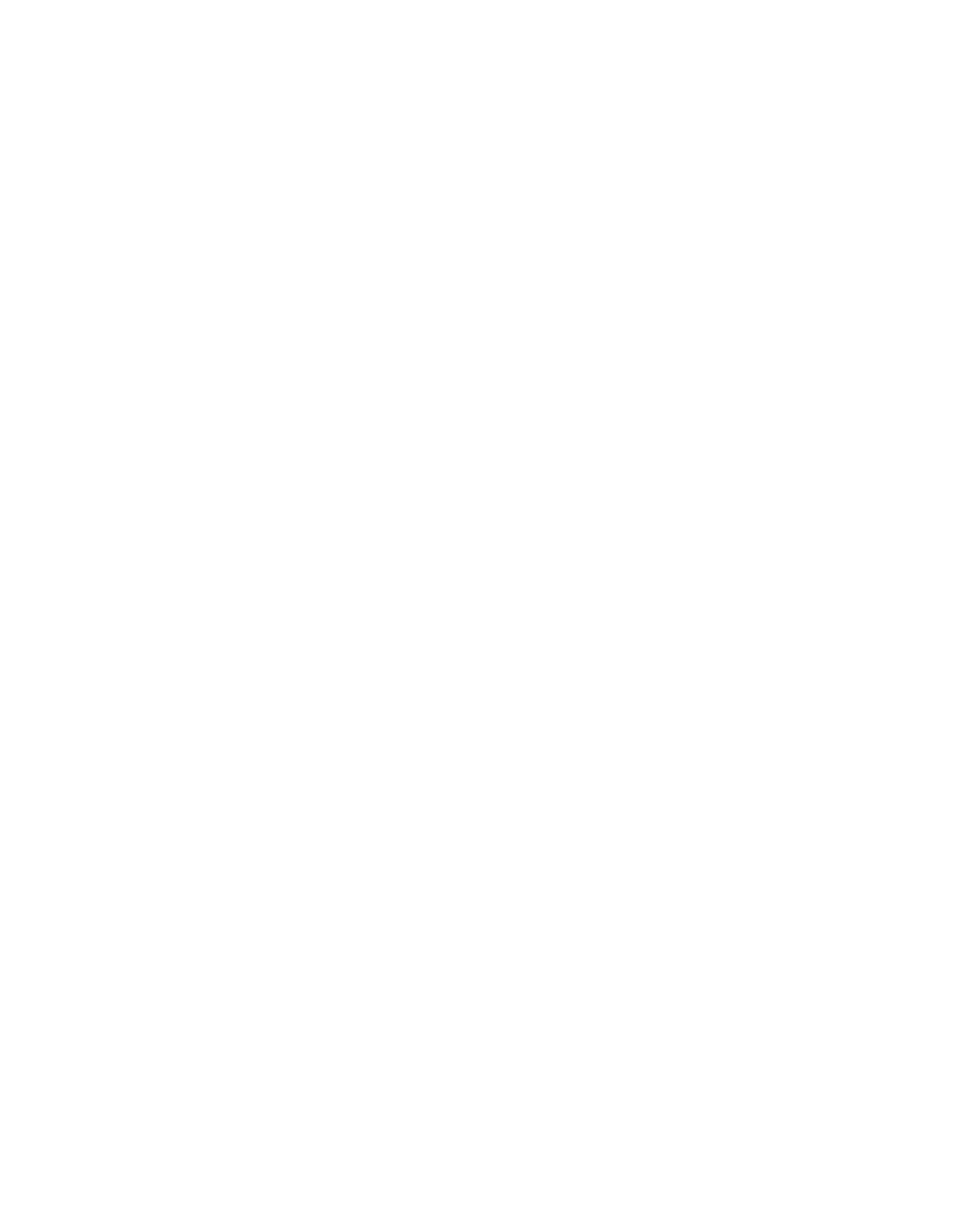#### **Overview**

This document contains the approved rates for student housing, activity, facility, and health service fees for Fiscal Year 2010 and other supporting materials as submitted by each campus in the University of Missouri System. This information was prepared in support of recommendations to the Board of Curators for fee changes that would become effective in Summer Session 2009.

The fee proposals were prepared under the direction of the Vice Chancellors or Vice Provosts for Student Affairs on each campus. Planning for fee changes are conducted using operating assumptions unique to each campus and activity, within the context of general economic guidelines communicated by the Assistant Vice President of Planning and Budget. The appropriate advisory groups, affected students, and/or their elected officers reviewed and approved the activity, facility, and health service fee proposals. Student housing rate proposals were developed with input from the affected students and the Residence Hall Associations. These groups had the opportunity to review, ask questions and provide comments as the proposed room and board rates and plans were developed.

These rate proposals are in compliance with SB 389 and overall increases in activity, facility, and health service fees are below the estimated rate of inflation, 0.09% with the exception of the new Brady Commons fee which was approved by student referendum. Table 1 shows a summary of fee increases approved by the Board of Curators, with details for tuition, other required fees, and room and board charges.

#### **Housing System Highlights**

#### **Room and Board Contract Rates**

Tables 2a - 2d detail the type of rooms and meal plans that are available on each campus as well as the approved rates for each plan. Room and board charges vary across the four campuses and within each campus based on the residence facility and meal plan selected. Based on the predominant plan on each campus, rates will increase by 5.2% at MU, 2.0% at UMKC, 7.9% at Missouri S&T, and 2.4% at UMSL. These increases are driven by various factors that impact housing and dining differently and the campus operations differently.

At MU the predominant room and board plan will cost \$7,625 for the FY2010 academic year and consists of a renovated traditional double room and a meal plan that provides 14 meals per week. There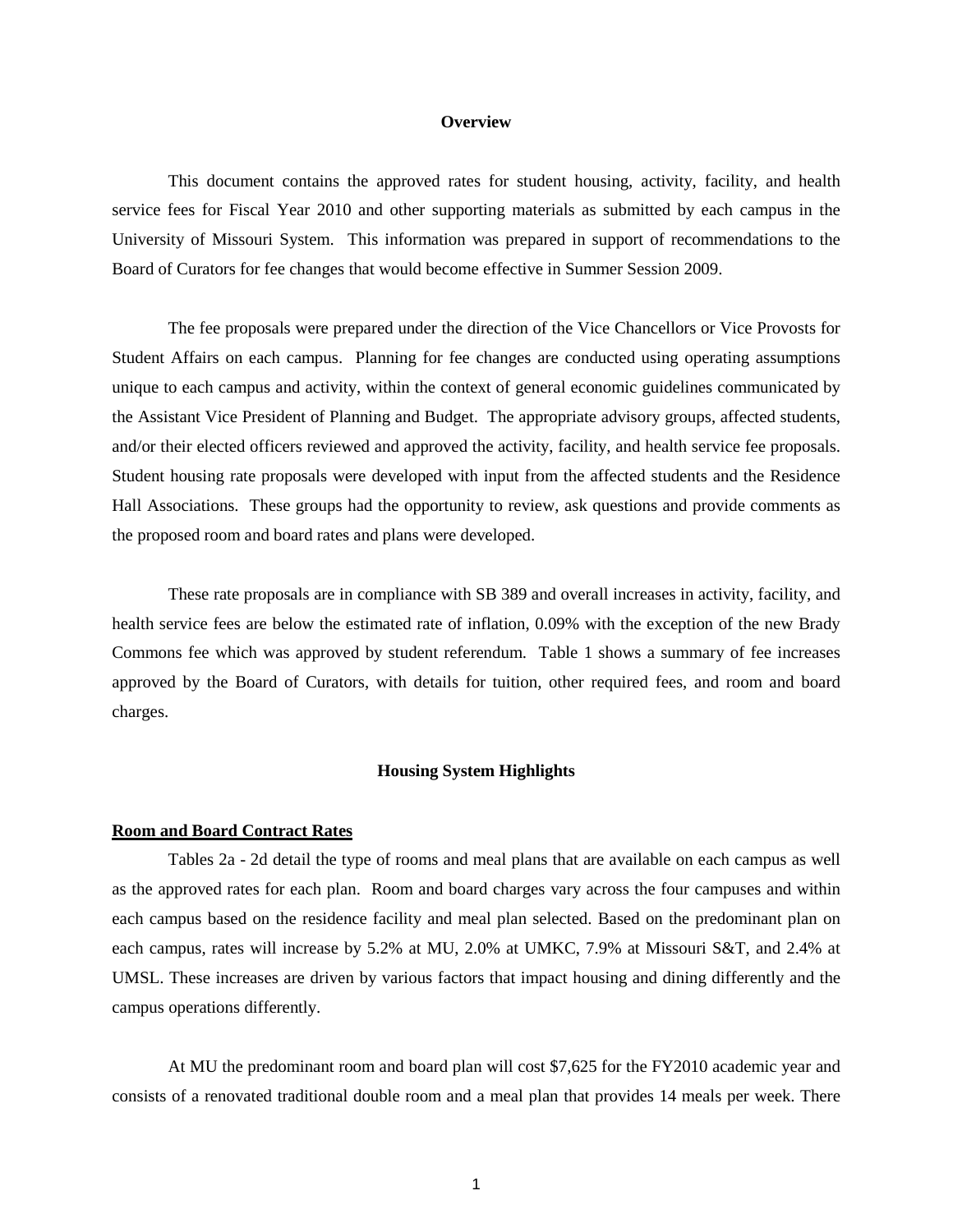are a wide variety of accommodations and housing facilities to choose from. Housing rates for the FY2010 academic year range from a high of \$7,195 for a single suite open during breaks to a low of \$3,900 for an un-renovated traditional double room. Five different meal plans are available and range from a high of \$3,440 for 21 meals per week to a low of \$1,960 for 7 meals per week.

MU's meal plan rates increase by 3.3% for the 21, 17, 14 meals per week plans, 3.5% for the 10 meals per week plan, and 3.7% for the 7 meals per week plan. Housing rates increase by 6.0% to 6.5% depending on the type of housing accommodation. The combined room and board contract rate for the predominant plan increases 5.2%.

These increases combined with other revenue should provide an additional \$3 million in revenue. The equivalent cost increases driving these proposed rates are largely related to housing inventory changes resulting from the implementation of the current phase of the residential life master plan and are not related to inflation. This phase includes the opening of the new Mid Campus Housing complex and closing the cafeteria and one of the residential towers in the Rollins complex. The Mid Campus opening brings online two remodeled buildings and four newly constructed buildings housing 834 students while the Rollins closing takes offline one building housing 500 students. The net of five additional buildings in the housing system has led to expense increases beyond inflation in both salaries and wages and in utilities. In addition, the debt service payments associated with the Mid Campus project are payable now that the buildings are open. Overall, the increases in mandatory debt service transfers total \$3.7 million.

Given the large increase in debt service, every effort was made to mitigate inflationary pressures in other line item costs. A 1% salary and wage pool increase is planned for regular staff while student staff expenses were impacted by a mandated 3% increase in the minimum wage.

Campus dining services has taken various steps to fight food cost inflation which increased 5.8% in the 12 months ended in December 2008. Examples include improved contracts and volume purchasing pricing, purchasing from local manufactures and producers to mitigate the impact of high transportation costs, improved use of technology to better manage inventory, standardize recipes, and track customer counts and servings, and use of menu engineering to maximize customer satisfaction while minimizing costs.

Residential life has also taken measures to reduce costs and operate more efficiently. Examples include a reduction of administrative staff through reorganization of support offices and use of new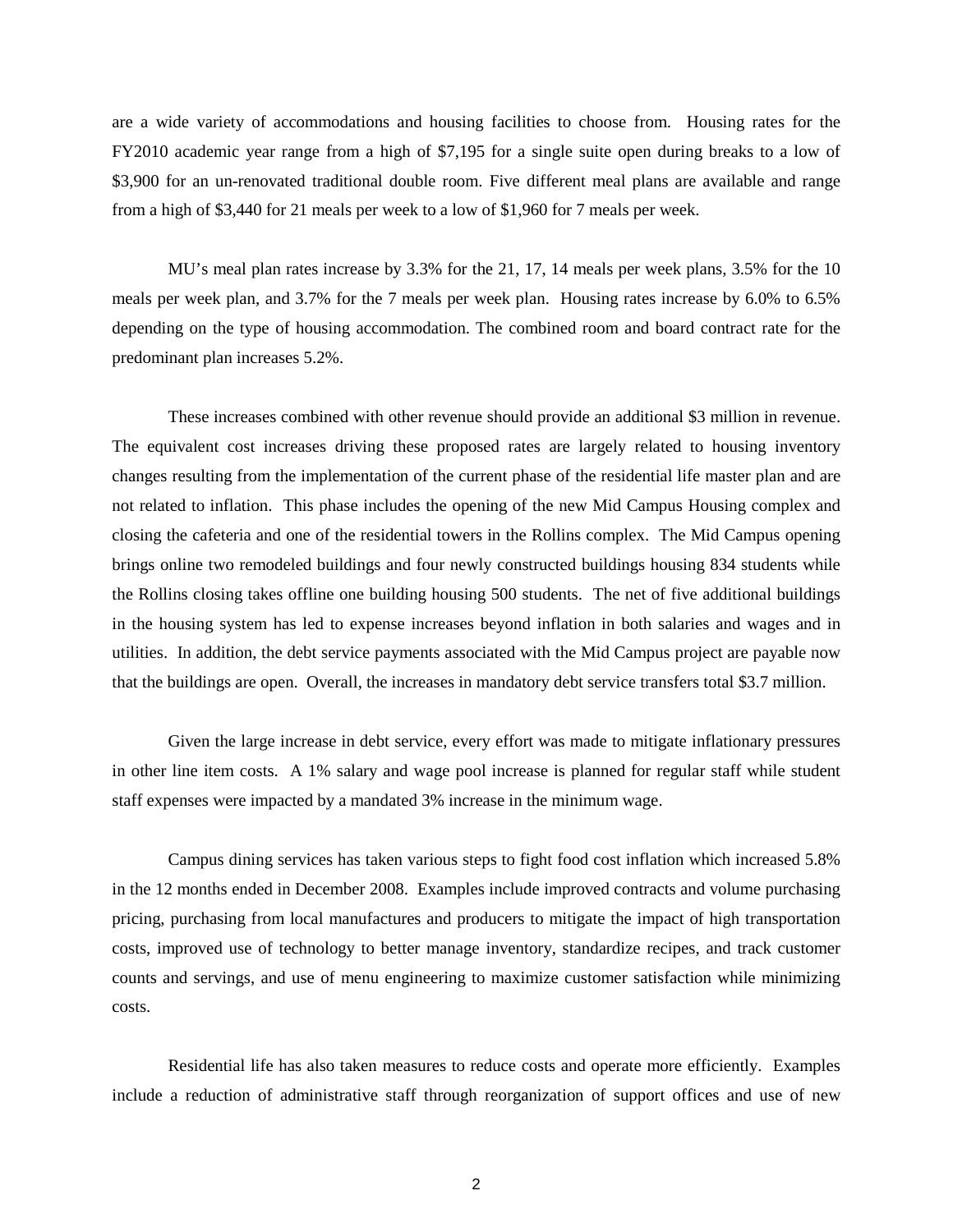technology to monitor utility systems that will allow for more effective and efficient monitoring of energy consumption resulting in lower costs. Overall, cost cutting and containment measures allowed expenses other than debt service to decline by \$700,000 to balance the housing system budget.

At UMKC, the predominate room and board plan for FY2010 will cost \$8,258 and consists of a traditional double room and a 360 block meal plan with \$350 in Flex cash. At UMKC room rates for Oak Street East will increase 2.9% and Cherry Street rates will increase 3%. Room rates vary by facility and type of room ranging from a high of \$7,254 for a single room with private bath to a low of \$5,732 for a traditional double room. UMKC is planning to open a new residence hall, Oak Street West, in the fall of 2009. This facility will replace Cherry Street Hall and the rates will be the same as Oak Street East. Cherry Street Hall will be used only if the opening of the new residence hall is delayed. Capacity will increase by 40 beds and occupancy is anticipated to increase over the current year. Housing revenues are anticipated to increase by \$900,000 as a result of the increased capacity and occupancy, replacement of old lower priced rooms with new higher priced rooms, and an anticipated increase in summer conference revenue. Summer session room rates are scheduled to increase by \$115 to \$200 for the term. These rates have not changed for the previous three summer sessions. The primary cost driver is an increase in mandatory transfers for debt service on the new facility of \$1.2 million and increasing utility costs. Cost containment and other measures have been taken to reduce costs in total other than debt service.

At UMKC food service is outsourced to a third party vendor. Five different meal plans are available ranging from a high of \$3,041 for 19 meals per week with \$200 in Flex cash to a low of \$2,431 for 12 meals per week with \$350 in Flex cash. The Kansas City campus has negotiated a contract for FY2010 that will provide the same number of meals to their students at no increase in the cost of the meal plans to the students. This will result in a 2% increase in the predominant room and board plan at UMKC which is a traditional double room and a 360 block meal plan with \$350 in Flex cash.

At Missouri S&T, the predominate room and board plan costs \$7,075 for the FY2010 academic year and consists of a traditional double room with air conditioning and 10 meals per week with \$400 declining balance. The increase in the predominate room and board plan at MO S&T is 7.9%. Housing rate increases alone range from 6.1% to 9.4% with the predominant plan increasing 6.2%. Room rates range from a high of \$7,120 for a large single suite to a low of \$2,870 for a traditional triple room. Increases at these levels are necessary to sustain current levels of residential services as well as to adequately fund the University's residence hall construction/renovation master plan. Increases in meal plans range from 8.8% to 9.0% with the predominant plan increasing 8.8%. There are seven meal plans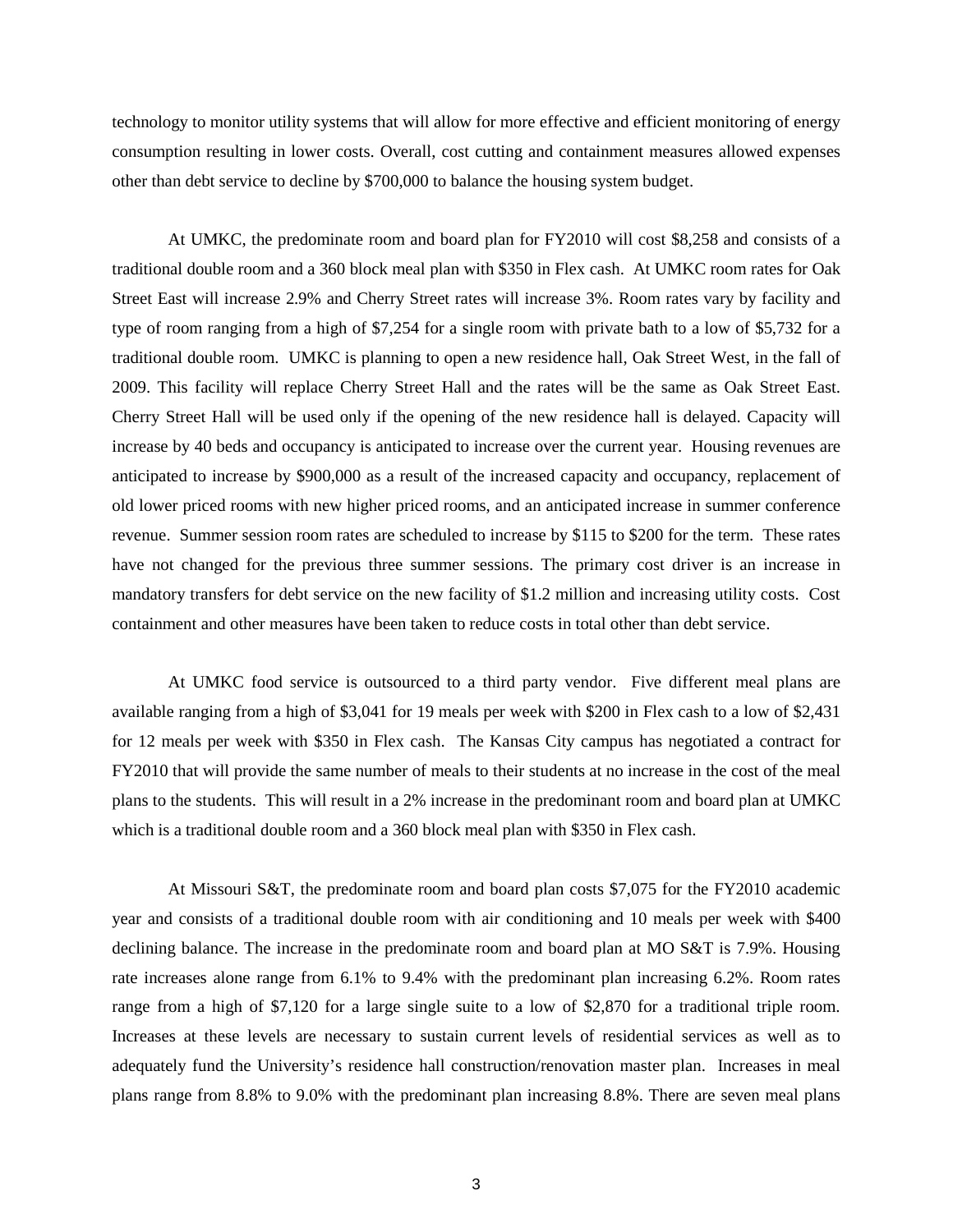available to choose from at MO S&T ranging from a high of \$2,925 for 19 meals per week and \$120 declining balance to a low of \$1,295 for 5 meals per week with \$300 declining balance. Increases at these levels are necessary to sustain current levels of residential services as well as to adequately fund the University's residence hall construction/renovation master plan.

Housing rates are proposed to increase 7.5% on average. However, even with these rate increases, housing revenues will decline because of the second phase of the Thomas Jefferson Hall renovation. Closing the Thomas Jefferson south tower will cause a net decline in capacity for FY2010 of 251 beds and will result in an operating deficit of approximately \$600,000. However if the renovation is delayed the building will be unsuitable for residential housing due to life safety issues. Utility expenses are anticipated to increase substantially, both due to rate increases and the renovation project which includes new HVAC systems, electrical service, and replacing the windows and roof. Mandatory transfers related to debt service on the renovation project also increase. Overall housing system expenditures are anticipated to increase less than 1% due to cost containment measures. MO S&T continues to maintain the lowest average room rates among the four campuses. While the proposed increase in rates is higher than the other campuses, the actual room rates will continue to be the lowest on average. The Missouri S&T housing system, following a facilities master plan, is at its midpoint objective of replacing or renovating all university residence hall accommodations.

Missouri S&T's board rates are proposed to increase 8.8% on average. Increases in meal plans range from 8.8% to 9.0% with the predominant plan increasing 8.8%. There are seven meal plans available to choose from at MO S&T ranging from a high of \$2,925 for 19 meals per week and \$120 declining balance to a low of \$1,295 for 5 meals per week with \$300 declining balance. Last year, MO S&T negotiated a new vendor agreement with Chartwells Dining Services. Contract specifications implemented substantive enhancement in the quality of the products served as well as in the quality of the dining facilities. These enhancements were in response to student requests, knowing that the changes would necessitate higher prices. The cost of providing food service has increased significantly due to increases in labor and food costs. Labor is a significant expense in the food services industry and has increased at an accelerated pace due to the minimum wage changes. Also food prices have increased at a much higher rate than the CPI-U. These costs have driven an increase in our third party vendor contract of 10.1%. However, MO S&T has been able to negotiate a reduction in the increase rate to an average of 8.8%.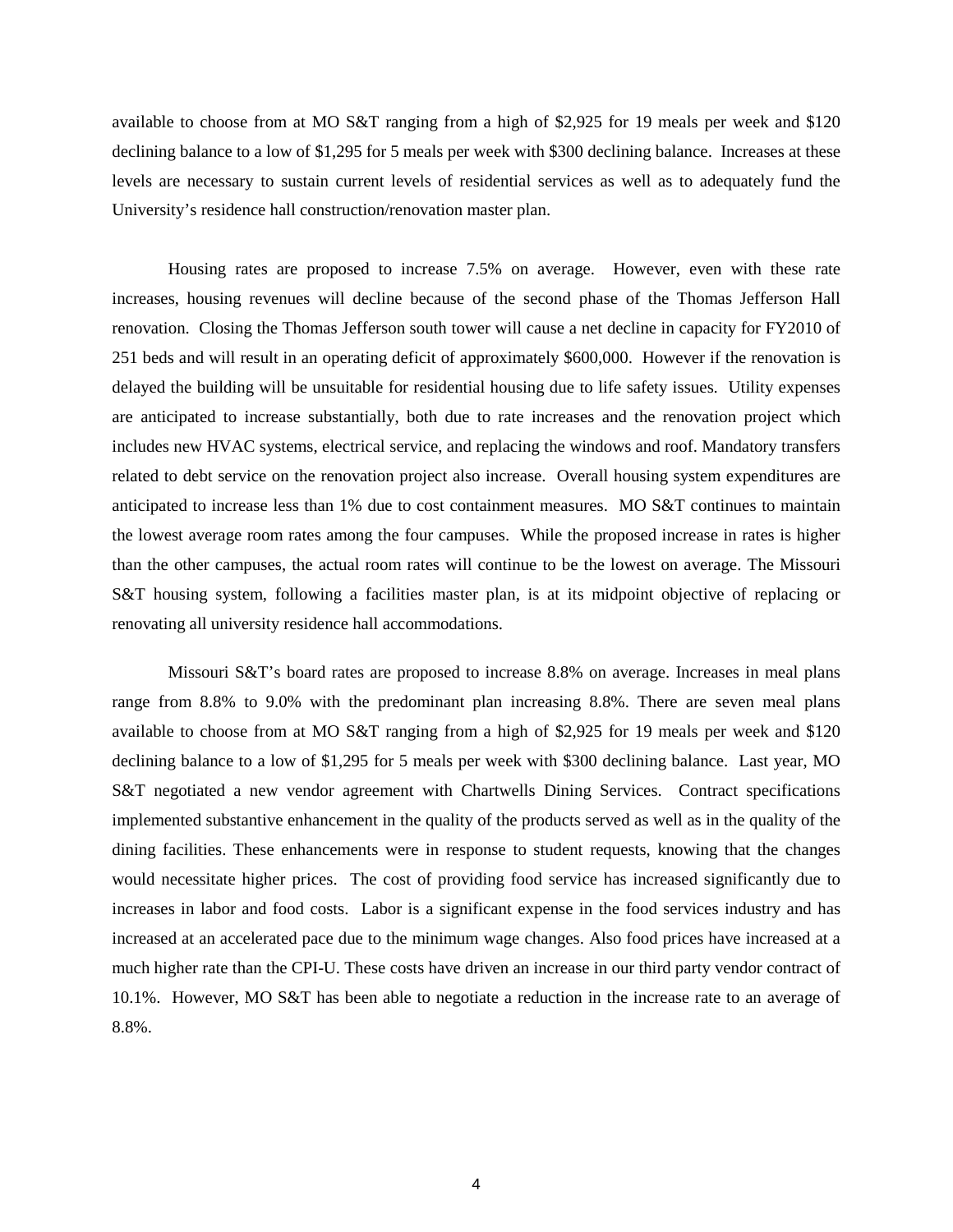At UMSL the predominant room and board plan for the FY2010 academic year will increase 2.4% and cost \$7,966. The predominant room consists of a single room in Oak Hall and 7 meals per week plus \$900 declining balance. Housing rates will not increase in FY2010. This will be accomplished by aggressively reducing costs and keeping them below FY2009 expenditures. Housing options range from a high of \$5,742 for a super single room with a private bath to a low of \$3,855 for a traditional double room.

Meal plans will increase from 8.2% to 8.8%. This rate increase is comprised of two components. The cost per meal is increasing 5.5% and the total number of meals in the academic year is increasing by 8 to 14 meals. During the FY2010 academic year meals will be offered during finals week of the Fall and Spring semesters, a change that was requested by the residents and is very important to them. In order to accommodate the residents' request for more meals, and keep the increases in the room and board plans as low as possible, substantial concessions were negotiated from UMSL's third party food services vendor. Meal plans at UMSL range from a high \$3,674 for 14 meals per week plus \$900 declining balance to a low of \$2,356 for 7 meals per week plus \$900 declining balance.

#### **Family Housing**

The approved increases in rates for family student housing are 1.6% to 3.6% at MU and 7.9% to 8.1% at Missouri S&T. UMSL's family student housing rates will not increase for the FY2010 academic year and UMKC does not offer family housing.

### **Capacity and Occupancy**

Residence hall capacity is planned to decrease by 4.1% or a reduction of 419 beds for FY2010. MU has 182 less beds for FY2010 due to the current phase of the residential life master plan. This phase includes the opening of the new Mid Campus Housing complex and closing the cafeteria and one of the residential towers in the Rollins complex. UMKC has 14 more beds for FY2010 as a result of opening the new Oak Street West Hall and closing Cherry Street Hall. Missouri S&T has decreased capacity by 251 beds with the Thomas Jefferson Hall renovation. Three floors will be returned to service and the entire South Tower will be taken offline in FY2010. UMSL has no change in its capacity. All of the combined campus changes bring the capacity to 9,773 beds. Detailed on the following page is the anticipated residence hall occupancy for fiscal year 2010.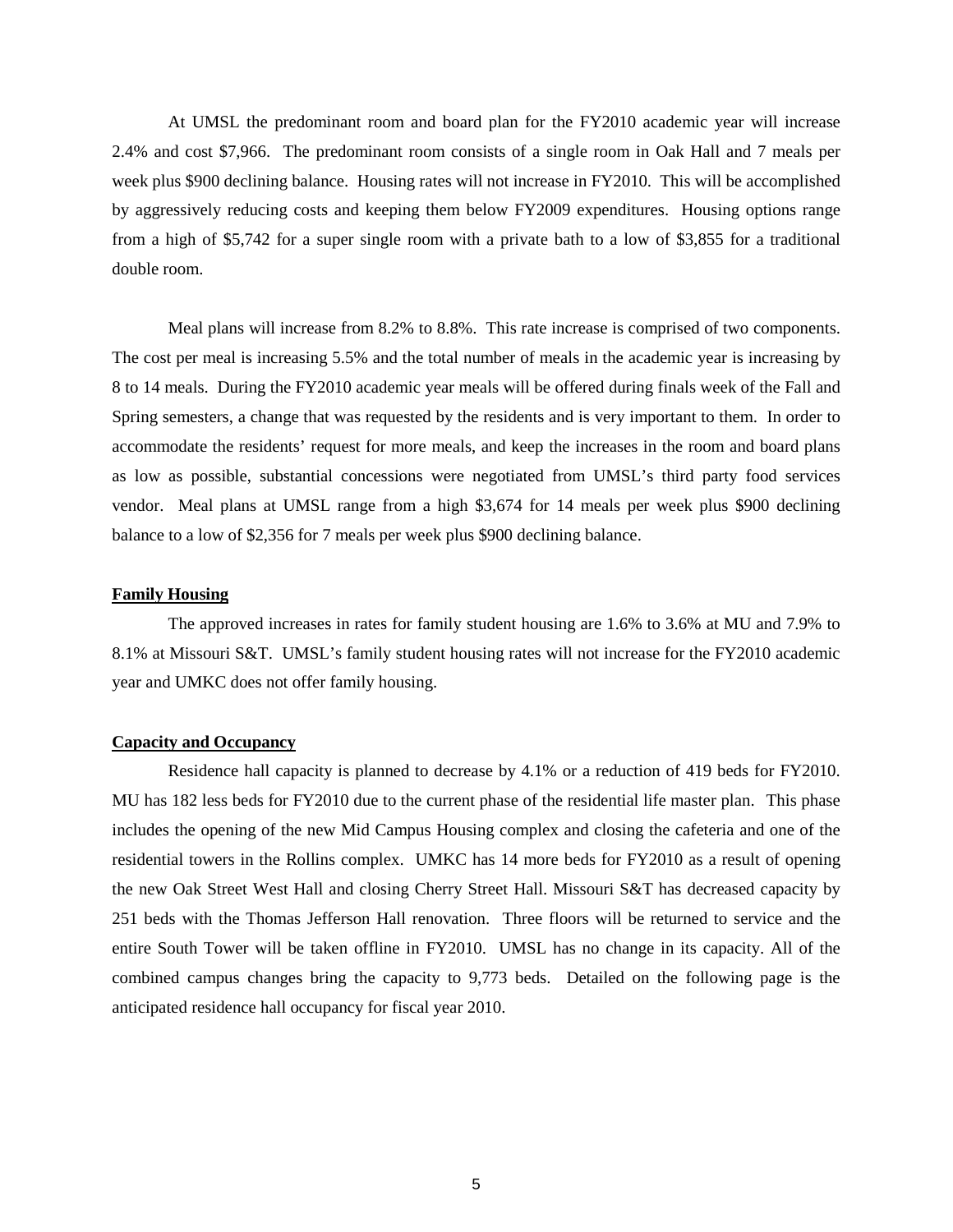|                                       | <u>MU</u> | UMKC  | MO S&T  | <b>UMSL</b> | <u>Total</u> |
|---------------------------------------|-----------|-------|---------|-------------|--------------|
| Residence Hall Occupancy              | 6,700     | 843   | 1.410   | 384         | 9,337        |
| Percent of Capacity                   | 96.7%     | 94.5% | 98.0%   | 75.3%       | 95.5%        |
| Change in Occupancy Rate from FY 2009 | 1.6%      | 3.3%  | $0.0\%$ | $0.5\%$     | 1.3%         |

The apartment capacity is unchanged from FY2009, but occupancy rates are anticipated to increase by 2.4% for FY2010. Expected occupancy rates at MU, Missouri S&T, and UMSL are 89.8%, 97.2% and 86.5%, respectively.

### **Financial Plans**

Tables 3a-3e present the housing system financial plans for each campus and the system in total. The MU financial plan shows a balanced budget plan with a 5.5% increase for both revenues and expenditures and transfers for FY2010. UMKC and UMSL show anticipated revenues higher than expenditures and transfers which is important to fund their master plans. Missouri S&T shows anticipated revenues lower than expenditures and transfers due to the Thomas Jefferson Hall renovation project. Three floors will be returned to service and the entire South Tower will be taken offline in FY2010 for renovation; which decreases the room and board revenue. Consolidated revenues for the housing system are projected to increase 4.4% for FY2010. Combined housing system expenditures and transfers for the campuses are projected to increase 5.1% in FY2010. These increases are primarily a result of increased debt service payments related to new and renovated facilities.

#### **Activity, Facility, and Health Service Fee Highlights**

Table 1 shows a summary of average academic year charges for student fees, while Tables 4a-4d present details of the proposed activity, facility and health service fees. Fees are assessed predominantly on a per credit hour basis with a plateau of 12 credit hours per semester and 6 credit hours for the summer session. However, at MU the graduate and professional student plateau is 9 credit hours per semester and the summer session plateau is 7 credit hours for all students. Some fees are assessed at a flat rate per semester.

The rates presented reflect no changes to the current rate structure except for MU. The undergraduate student activity fee is recommended to decline at MU by -\$0.36 for the semester, which is a negligible change (-0.2%). The activity fee for graduate and professional students is recommended to increase by \$1.26 per semester and reflects the addition of a new sustainability fee that was passed by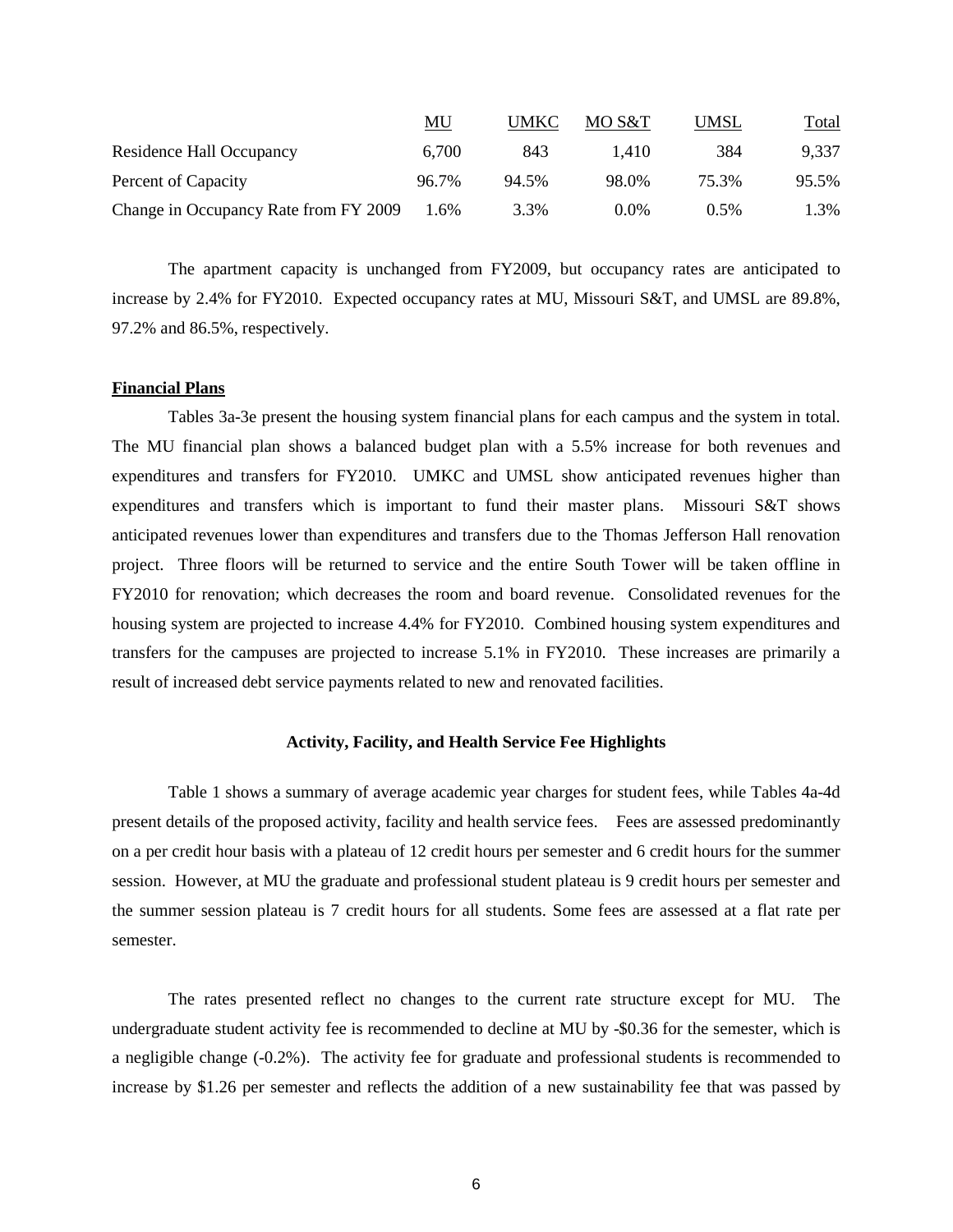69% of graduate and professional students voting in an electronic referendum held in February. At MU Student Activity Fees include fees to fund: Student Government, Student Organizations, Readership Program, Sports Clubs, Associated Students, Capital Improvements, Divisional Councils, Transportation System, Memorial Union, Student Life, Counseling Center, Jesse Auditorium, and the Parking Garage. These fee recommendations for MU are in concurrence with Student Fee Review Committee recommendations, MSA Senate resolutions, Graduate Professional Council resolutions, MSA fee referendum results, and Graduate Professional Council fee referendum results.

Summer session rates at MU reflect significant increases in the activity fee. This is due to the Brady Commons expansion/renovation fee which was passed by student referendum in April 2005 and was assessed for the first time in the winter 2009 semester. Summer 2009 is the first summer semester that the fee will be assessed. When this fee is included, the total activity, facility, and health service fee increase at MU in the summer will be \$17.34 for an undergraduate and \$21 for a graduate or professional student.

The proposed activity, facility, and health service fees as reported in this document were approved by the Board of Curators at their April 2-3, 2009 meeting.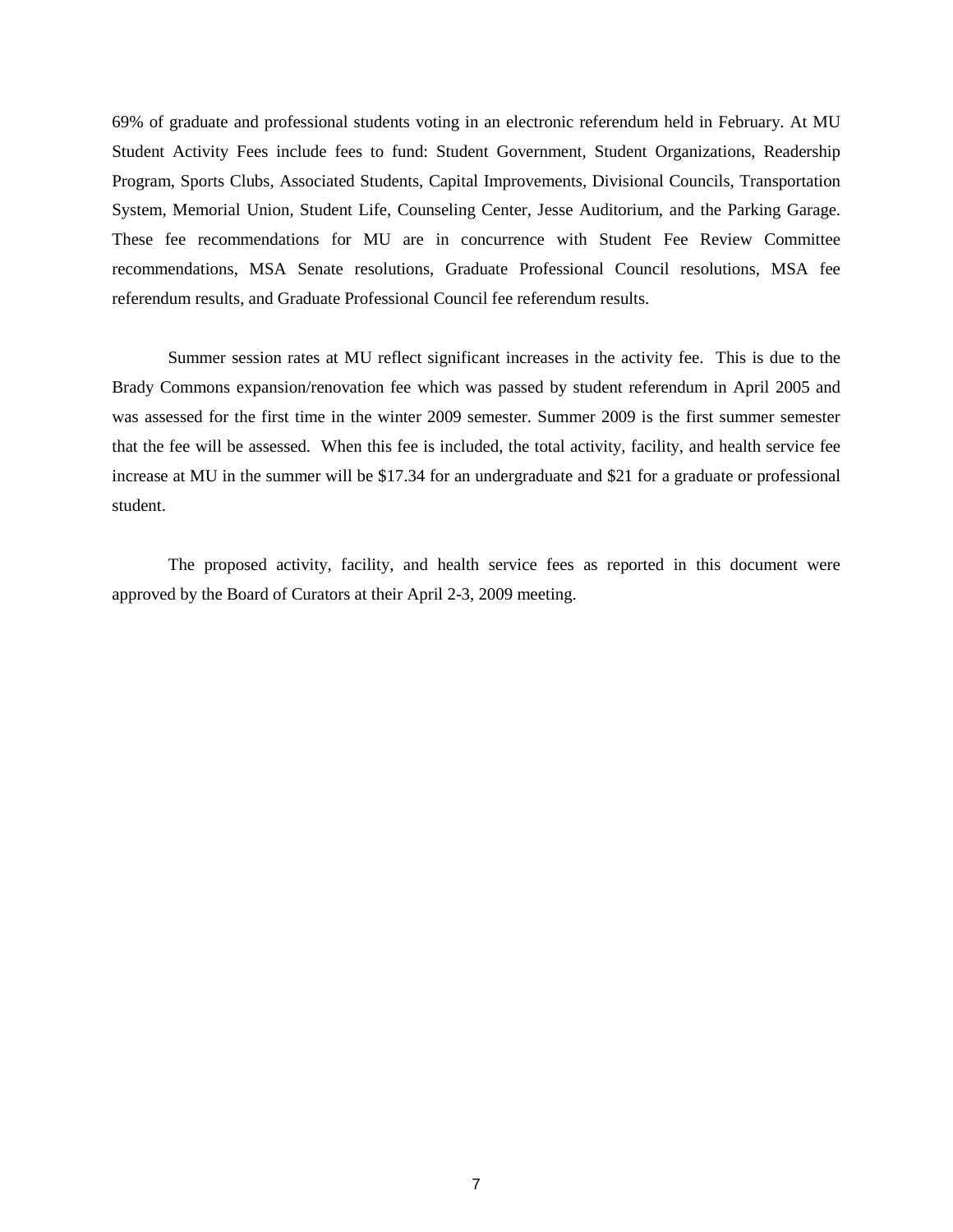|                                             |                         | $\overline{\mathbf{M}}$ |                                                                           |                                                                                                                                                             | UMKC                                                                                                                                                   |                                                                                                                                  |                                                                                                                                                                                   | Missouri S&T                                                                                                                            |                                                             |                                                         | <b>UNSI</b>                                                        |                                                                                                                             |
|---------------------------------------------|-------------------------|-------------------------|---------------------------------------------------------------------------|-------------------------------------------------------------------------------------------------------------------------------------------------------------|--------------------------------------------------------------------------------------------------------------------------------------------------------|----------------------------------------------------------------------------------------------------------------------------------|-----------------------------------------------------------------------------------------------------------------------------------------------------------------------------------|-----------------------------------------------------------------------------------------------------------------------------------------|-------------------------------------------------------------|---------------------------------------------------------|--------------------------------------------------------------------|-----------------------------------------------------------------------------------------------------------------------------|
|                                             | FY2009                  | FY2010                  | Percent                                                                   |                                                                                                                                                             |                                                                                                                                                        | Percent                                                                                                                          |                                                                                                                                                                                   |                                                                                                                                         | Percent<br>Increase<br>0.0%<br>0.0%<br>0.0%<br>7.9%<br>7.9% |                                                         |                                                                    | Percent                                                                                                                     |
| Tuition <sup>(1)</sup>                      | \$7,368                 | \$7,368                 | merease<br>$0.0\%$<br>$0.0\%$<br>$0.0\%$<br>$0.4\%$<br>$0.2\%$<br>$0.2\%$ | $\begin{array}{r} \hline \text{57,368} \\ \text{$87,368$} \\ \text{366} \\ \text{506} \\ \text{5272} \\ \text{8,096} \\ \text{8,096} \\ \hline \end{array}$ | $\begin{array}{r l} \hline \text{KY2010} \\ \text{$87$,368} \\ \text{$366$} \\ \text{$366$} \\ \text{$8,272$} \\ \text{$8,282$} \\ \hline \end{array}$ | $\begin{array}{r l} \text{Increase} \\ \hline 0.0\% \\ 0.0\% \\ 0.0\% \\ \hline 0.00\% \\ 0.00\% \\ 1.0\% \\ \hline \end{array}$ | $\begin{array}{r l} \hline \text{KY2009} \\ \text{$\$7,368$} \\ \text{$366$} \\ \text{$366$} \\ \text{$366$} \\ \text{$3488$} \\ \text{$6,560$} \\ \text{$6,560$} \\ \end{array}$ | $\begin{array}{r l} \hline \text{57,368} \\ \text{57,368} \\ \text{366} \\ \text{58,488} \\ \text{8,488} \\ \text{515,563} \end{array}$ |                                                             | FY2009<br>37,368<br>365<br>365,87,782<br>7,782<br>7,771 | FY2010<br>\$7,368<br>366<br>366,795<br>316,595<br>7,966<br>516,561 | $\begin{array}{r l} \text{Increase} \\ \hline 0.0\% \\ 0.0\% \\ \hline 0.0\% \\ \hline 0.0\% \\ 0.0\% \\ 1.1\% \end{array}$ |
| Information Technology Fee <sup>(1)</sup>   | 366                     | 366                     |                                                                           |                                                                                                                                                             |                                                                                                                                                        |                                                                                                                                  |                                                                                                                                                                                   |                                                                                                                                         |                                                             |                                                         |                                                                    |                                                                                                                             |
| Student Activity, Facility & Health Fee (3) | 733                     | 767                     |                                                                           |                                                                                                                                                             |                                                                                                                                                        |                                                                                                                                  |                                                                                                                                                                                   |                                                                                                                                         |                                                             |                                                         |                                                                    |                                                                                                                             |
| Total Tuition and Required Fees             | 8,467                   | 8,501                   |                                                                           |                                                                                                                                                             |                                                                                                                                                        |                                                                                                                                  |                                                                                                                                                                                   |                                                                                                                                         |                                                             |                                                         |                                                                    |                                                                                                                             |
| Room & Board $^{\left( 2\right) }$          |                         |                         |                                                                           |                                                                                                                                                             |                                                                                                                                                        |                                                                                                                                  |                                                                                                                                                                                   |                                                                                                                                         |                                                             |                                                         |                                                                    |                                                                                                                             |
| Total Fees plus Room and Board              | $\frac{7,245}{$15,712}$ | 7,625<br>\$16,126       |                                                                           |                                                                                                                                                             |                                                                                                                                                        |                                                                                                                                  |                                                                                                                                                                                   |                                                                                                                                         |                                                             |                                                         |                                                                    |                                                                                                                             |
|                                             |                         |                         |                                                                           |                                                                                                                                                             |                                                                                                                                                        |                                                                                                                                  |                                                                                                                                                                                   |                                                                                                                                         |                                                             |                                                         |                                                                    |                                                                                                                             |

Table 1. University of Missouri System, Summary of Proposed Fee Increases, Academic Year 2010 **Table 1. University of Missouri System, Summary of Proposed Fee Increases, Academic Year 2010**

(1) Based on average fees for a resident undergraduate student at fifteen credit hours per semester for 2 semesters.

(2) Predominant plan as submitted by each campus.

Notes:<br>(1) Based on average fees for a resident undergraduate student at fifteen credit hours per semester for 2 semesters.<br>(2) Predominant plan as submitted by each campus.<br>(3) The Brady Commons expansion renovation fee w (3) The Brady Commons expansion renovation fee was assessed the first time in Winter 2009 semester, thus FY2009 includes only one semester of the fee while FY2010 includes 2 semesters.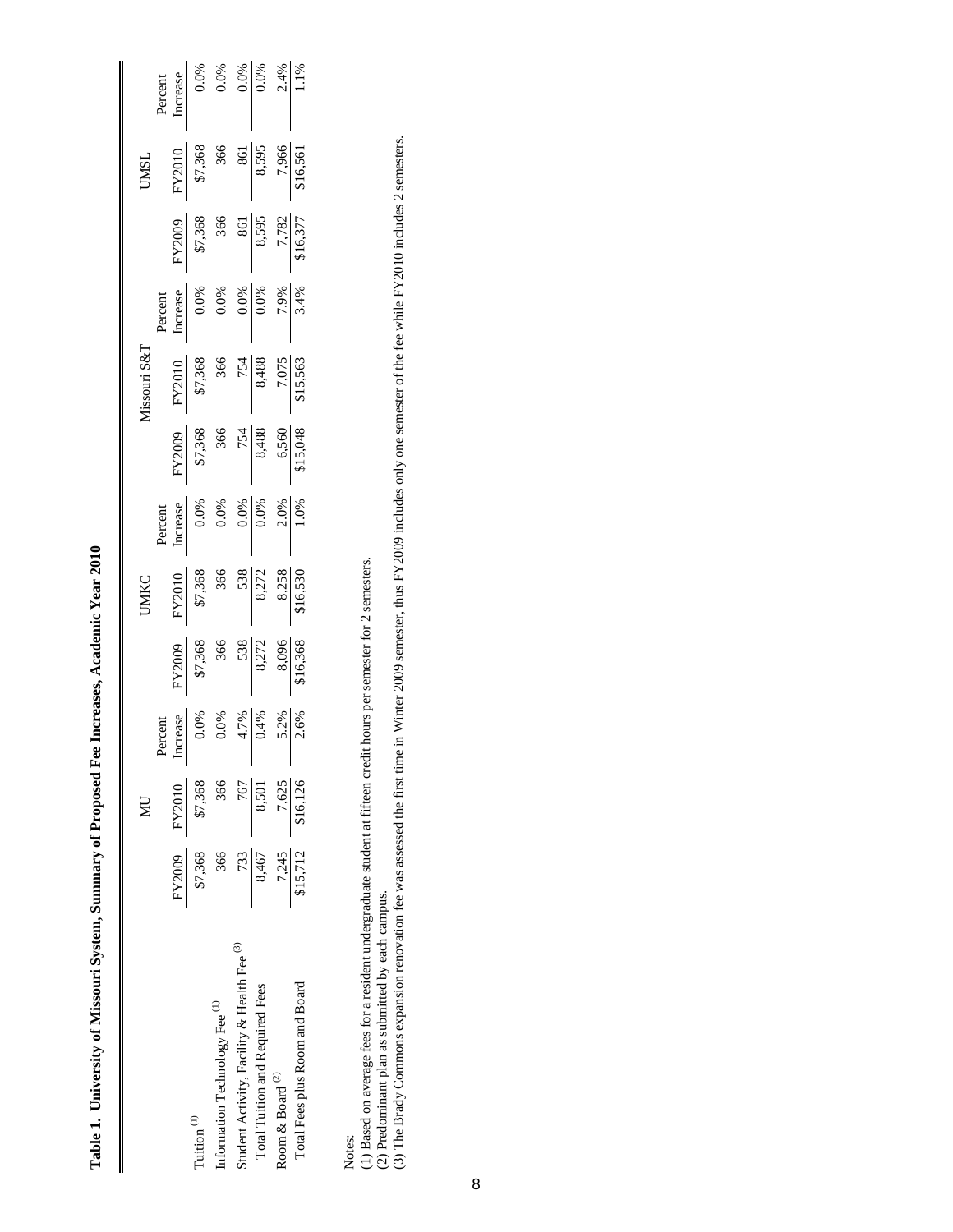|                                                       |                                                                    |         |         | MU                             |                                  |
|-------------------------------------------------------|--------------------------------------------------------------------|---------|---------|--------------------------------|----------------------------------|
| <b>Room and Board Plans</b>                           |                                                                    |         |         | Increase/                      | Percent                          |
| <b>Academic Year - 2 Semesters</b>                    |                                                                    | FY2009  | FY2010  | Decrease                       | Change                           |
|                                                       |                                                                    |         |         |                                |                                  |
| Room and Board - Predominant Plan                     |                                                                    | \$7,245 | \$7,625 | \$380                          | 5.2%                             |
| Renovated traditional double room                     |                                                                    | 4,555   | 4,845   | 290                            | 6.4%                             |
| 14 meals per week                                     |                                                                    | 2,690   | 2,780   | 90                             | 3.3%                             |
| Range of Plan Options                                 |                                                                    |         |         |                                |                                  |
| <b>Housing Options</b>                                | High                                                               | \$6,770 | \$7,195 |                                | Single suite open during breaks  |
| <b>Housing Options</b>                                | Low                                                                | 3,670   | 3,900   |                                | Double room unrenovated          |
| Meal Plan Options                                     | High                                                               | 3,330   | 3,440   | 21 meals per week              |                                  |
| Meal Plan Options                                     | Low                                                                | 1,890   | 1,960   | 7 meals per week               |                                  |
|                                                       |                                                                    |         |         | <b>UMKC</b>                    |                                  |
| <b>Room and Board Plans</b>                           |                                                                    |         |         | Increase/                      | Percent                          |
| <b>Academic Year - 2 Semesters</b>                    |                                                                    | FY2009  | FY2010  | Decrease                       | Change                           |
| Room and Board - Predominant Plan                     |                                                                    | \$8,096 | \$8,258 | \$162                          | 2.0%                             |
| Oak Street East - A/C Double                          |                                                                    | 5,570   | 5,732   | 162                            | 2.9%                             |
| Meal Plan Block 360 Meal w/\$350 Flex                 |                                                                    | 2,526   | 2,526   | $\boldsymbol{0}$               | 0.0%                             |
| Range of Plan Options                                 |                                                                    |         |         |                                |                                  |
| <b>Housing Options</b>                                | High                                                               | \$7,050 | \$7,254 |                                | Single room with private bath    |
| <b>Housing Options</b>                                | Low                                                                | 5,570   | 5,732   | Traditional double room        |                                  |
| Meal Plan Options                                     | High                                                               | 3,041   | 3,041   | 19 meals/ week with \$200 flex |                                  |
| Meal Plan Options                                     | Low                                                                | 2,431   | 2,431   | 12 meals/ week with \$350 flex |                                  |
|                                                       | Excludes Cherry Street Hall which is planned to close in Fall 2009 |         |         |                                |                                  |
|                                                       | Missouri S&T                                                       |         |         |                                |                                  |
| <b>Room and Board Rates</b>                           |                                                                    |         |         | Increase/                      | Percent                          |
| <b>Academic Year - 2 Semesters</b>                    |                                                                    | FY2009  | FY2010  | Decrease                       | Change                           |
| Room and Board - Predominant Plan                     |                                                                    | \$6,560 | \$7,075 | \$515                          | 7.9%                             |
| A/C Double Room                                       |                                                                    | 4,350   | 4,620   | 270                            | 6.2%                             |
| Meal Plan 6 - 10 Meals plus \$400 - Declining Balance |                                                                    | 2,210   | 2,405   | 195                            | 8.8%                             |
|                                                       |                                                                    |         |         |                                |                                  |
| Range of Plan Options                                 |                                                                    |         |         |                                |                                  |
| <b>Housing Options</b>                                | High                                                               | \$6,523 | \$7,120 | Large single suite             |                                  |
| <b>Housing Options</b>                                | Low                                                                | 2,705   | 2,870   | Traditional triple room        | 19 meals/week w/\$120 decl bal   |
| <b>Meal Plan Options</b>                              | High                                                               | 2,685   | 2,925   |                                |                                  |
| Meal Plan Options                                     | Low                                                                | 1,190   | 1,295   |                                | 5 meals/week w/\$300 decl bal    |
|                                                       |                                                                    |         |         | <b>UMSL</b>                    |                                  |
| <b>Room and Board Plans</b>                           |                                                                    |         |         | Increase/                      | Percent                          |
| <b>Academic Year - 2 Semesters</b>                    |                                                                    | FY2009  | FY2010  | Decrease                       | Change                           |
| Room and Board - Predominant Plan                     |                                                                    | \$7,782 | \$7,966 | \$184                          | 2.4%                             |
| Oak Single Room                                       |                                                                    | 5,610   | 5,610   | $\overline{0}$                 | 0.0%                             |
| Meal Plan 1 - \$900 plus 7 meals                      |                                                                    | 2,172   | 2,356   | 184                            | 8.5%                             |
| Range of Plan Options                                 |                                                                    |         |         |                                |                                  |
| <b>Housing Options</b>                                | High                                                               | \$5,742 | \$5,742 |                                | Super single room w/private bath |
| <b>Housing Options</b>                                | Low                                                                | 3,855   | 3,855   | Traditional double room        |                                  |
| Meal Plan Options                                     | High                                                               | 3,396   | 3,674   |                                | 14 meals/week w/\$900 decl bal   |

**Table 2. Summary of Proposed Housing Contracts, Effective Beginning with the 2009 Summer Session**

Meal Plan Options Low 2,172 2,356 7 meals/week w/\$900 decl bal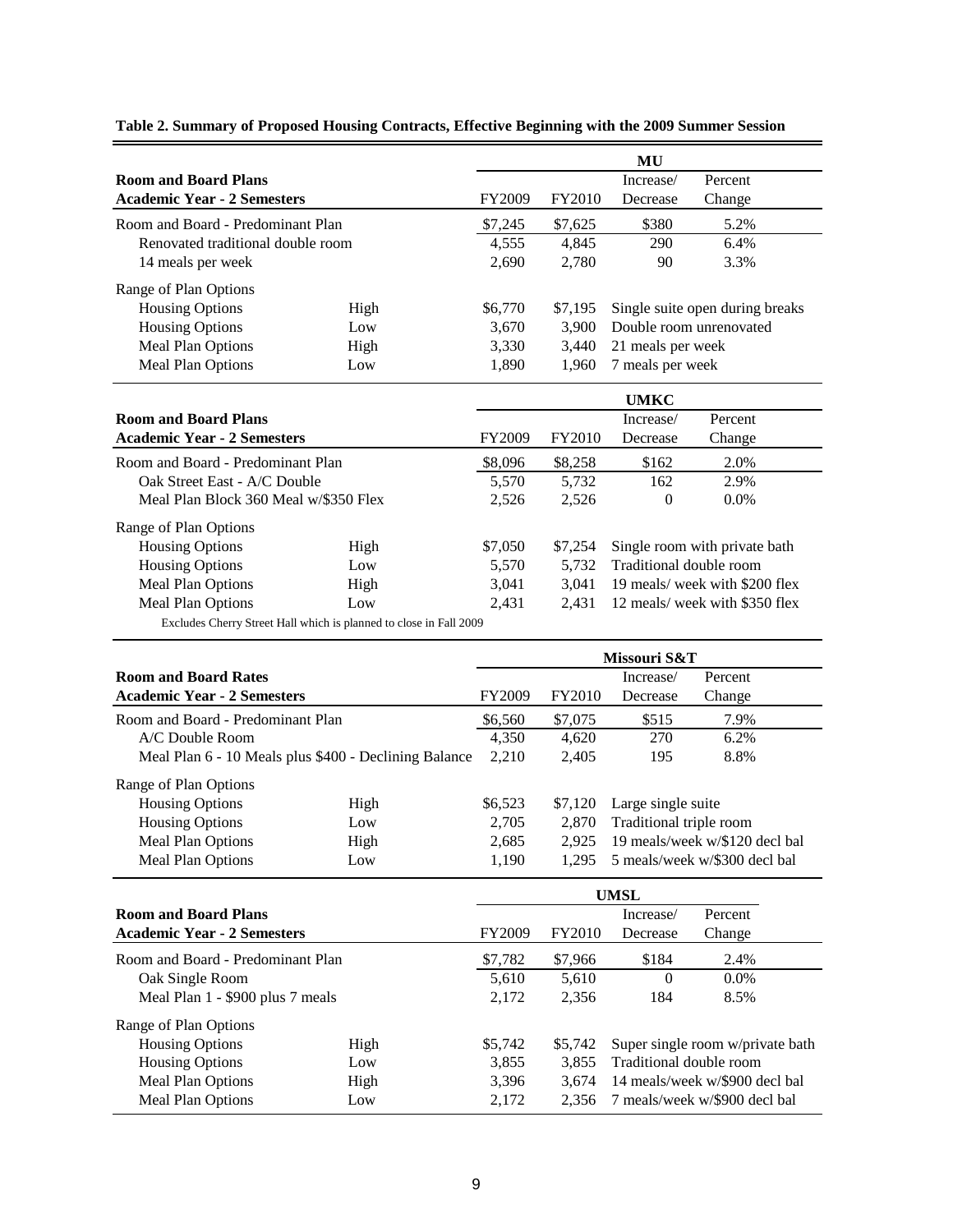|                                       | MU      |               |           |         |  |  |
|---------------------------------------|---------|---------------|-----------|---------|--|--|
| <b>Room and Board Plans</b>           |         |               | Increase/ | Percent |  |  |
| <b>Academic Year - 2 Semesters</b>    | FY2009  | <b>FY2010</b> | Decrease  | Change  |  |  |
|                                       |         |               |           |         |  |  |
| <b>Predominant Plan</b>               |         |               |           |         |  |  |
| Room and Board                        | \$7,245 | \$7,625       | \$380     | 5.2%    |  |  |
| Renovated traditional double room     | 4,555   | 4,845         | 290       | 6.4%    |  |  |
| 14 meals per week                     | 2,690   | 2,780         | 90        | 3.3%    |  |  |
| <b>Meal Plans Options</b>             |         |               |           |         |  |  |
| Regular Academic Year (Two Semesters) |         |               |           |         |  |  |
| 21 meals                              | \$3,330 | \$3,440       | \$110     | 3.3%    |  |  |
| 17 meals                              | 3,010   | 3,110         | 100       | 3.3%    |  |  |
| 14 meals                              | 2,690   | 2,780         | 90        | 3.3%    |  |  |
| 10 meals                              | 2,290   | 2,370         | 80        | 3.5%    |  |  |
| 7 meals                               | 1,890   | 1,960         | 70        | 3.7%    |  |  |
| Summer Session (Eight Weeks)          |         |               |           |         |  |  |
| 21 meals                              | \$847   | \$875         | \$28      | 3.3%    |  |  |
| 17 meals                              | 766     | 791           | 25        | 3.3%    |  |  |
| 14 meals                              | 685     | 707           | 22        | 3.2%    |  |  |
| 10 meals                              | 583     | 603           | 20        | 3.4%    |  |  |
| 7 meals                               | 481     | 499           | 18        | 3.7%    |  |  |
|                                       |         |               |           |         |  |  |
| <b>Housing Options</b>                |         |               |           |         |  |  |
| <b>Suite Style</b>                    |         |               |           |         |  |  |
| Regular Academic Year (Two Semesters) |         |               |           |         |  |  |
| Semi-Suite Single                     | \$6,570 | \$6,995       | \$425     | 6.5%    |  |  |
| Single w/bath                         | 6,570   | 6,995         | 425       | 6.5%    |  |  |
| Suite Single                          | 6,570   | 6,995         | 425       | 6.5%    |  |  |
| Single (traditional)                  | 5,765   | 6,135         | 370       | 6.4%    |  |  |
| Double                                | 5,400   | 5,740         | 340       | 6.3%    |  |  |
| Double (traditional)                  | 4,555   | 4,845         | 290       | 6.4%    |  |  |
| Semi-Suite Double                     | 5,400   | 5,740         | 340       | 6.3%    |  |  |
| <b>Suite Double</b>                   | 5,775   | 6,135         | 360       | 6.2%    |  |  |
| Open during breaks                    |         |               |           |         |  |  |
| Semi-Suite Single                     | \$6,770 | \$7,195       | \$425     | 6.3%    |  |  |
| Single w/bath                         | 6,770   | 7,195         | 425       | 6.3%    |  |  |
| Suite Single                          | 6,770   | 7,195         | 425       | 6.3%    |  |  |
| Single (traditional)                  | 5,965   | 6,335         | 370       | 6.2%    |  |  |
| Double                                | 5,600   | 5,940         | 340       | 6.1%    |  |  |
| Double (traditional)                  | 4,755   | 5,045         | 290       | 6.1%    |  |  |
| Semi-Suite Double                     | 5,600   | 5,940         | 340       | 6.1%    |  |  |
| <b>Suite Double</b>                   | 5,975   | 6,335         | 360       | 6.0%    |  |  |
| Summer Session (Eight Weeks)          |         |               |           |         |  |  |
| Single                                | \$1,180 | \$1,255       | \$75      | 6.4%    |  |  |
| Double                                | 840     | 895           | 55        | 6.5%    |  |  |

## **Table 2a. University of Missouri - MU, Proposed Changes in Housing Contracts Effective Beginning with the 2009 Summer Session**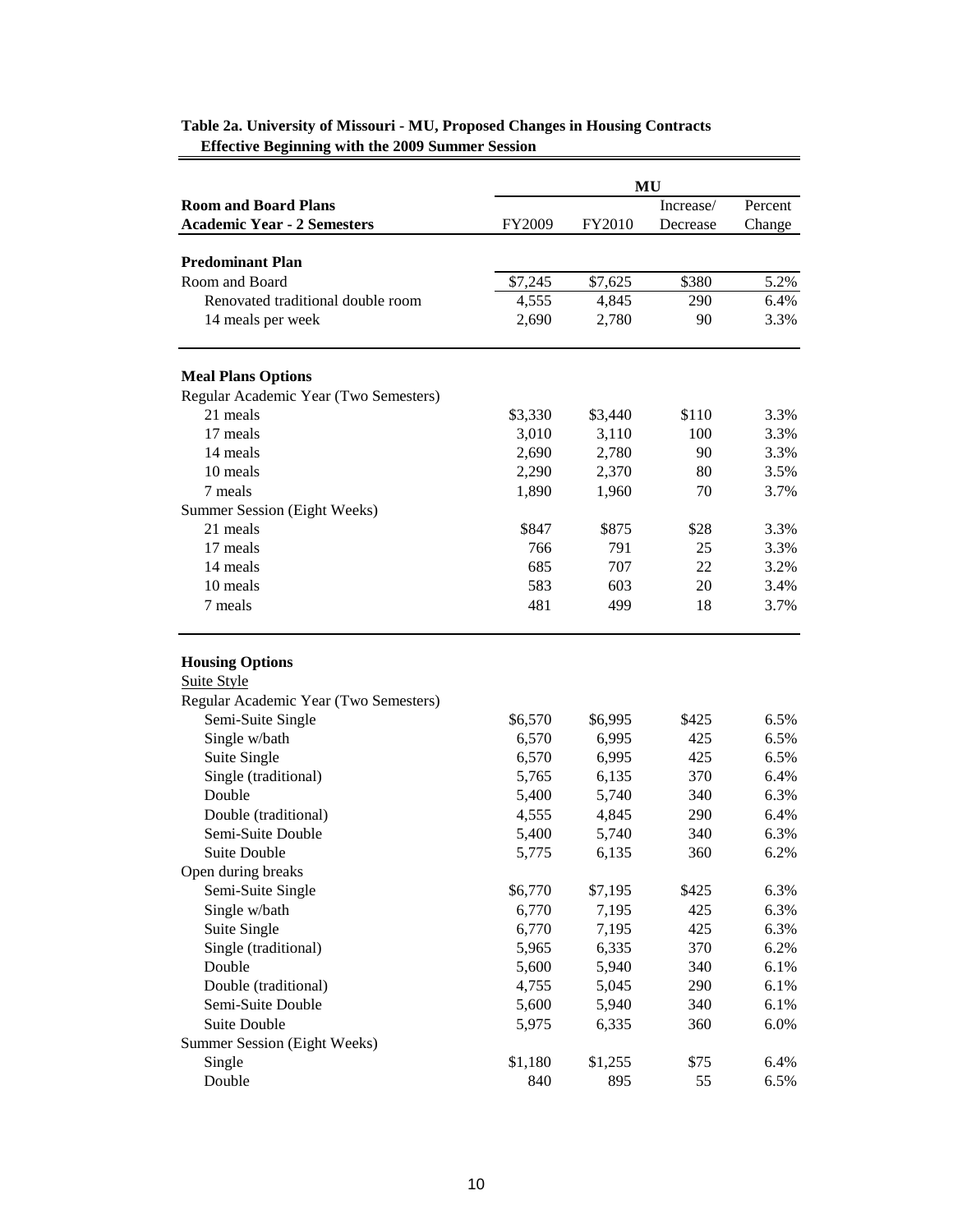|                                           |         |               | <b>MU</b> |         |
|-------------------------------------------|---------|---------------|-----------|---------|
|                                           |         |               | Increase/ | Percent |
| <b>Room and Board Plans (continued)</b>   | FY2009  | <b>FY2010</b> | Decrease  | Change  |
| <b>Renovated Traditional</b>              |         |               |           |         |
| Regular Academic Year (Two Semesters)     |         |               |           |         |
| Single                                    | \$5,765 | \$6,135       | \$370     | 6.4%    |
| Double                                    | 4,555   | 4,845         | 290       | 6.4%    |
| Open during breaks                        |         |               |           |         |
| Single                                    | 5,960   | 6,335         | 375       | 6.3%    |
| Double                                    | 4,750   | 5,045         | 295       | 6.2%    |
| <b>Unrenovated Traditional</b>            |         |               |           |         |
| Regular Academic Year (Two Semesters)     |         |               |           |         |
| Single                                    | \$4,875 | \$5,185       | \$310     | 6.4%    |
| Double                                    | 3,670   | 3,900         | 230       | 6.3%    |
| Open during breaks                        |         |               |           |         |
| Single                                    | 5,070   | 5,385         | 315       | 6.2%    |
| Double                                    | 3,865   | 4,100         | 235       | 6.1%    |
|                                           |         |               |           |         |
|                                           |         |               | Increase/ | Percent |
| <b>Family Student Housing (Per Month)</b> | FY2009  | <b>FY2010</b> | Decrease  | Change  |
| University Heights and University Village |         |               |           |         |
| 1 Bedroom (Basic)                         | \$365   | \$375         | \$10      | 2.7%    |
| 1 Bedroom (Renov.)                        | 430     | n/a           |           | ---     |
| 2 Bedroom (Basic)                         | 420     | 435           | 15        | 3.6%    |
| 2 Bedroom (Renov.)                        | 500     | 515           | 15        | 3.0%    |
| 2 Bedroom (Enlarged)                      | 520     | 535           | 15        | 2.9%    |
|                                           |         |               |           |         |
| <b>Manor House Apartments</b>             |         |               |           |         |
| 1 Bedroom Efficiency                      | \$420   | \$430         | \$10      | 2.4%    |
| 1 Bedroom                                 | 500     | 510           | 10        | 2.0%    |
| 2 Bedroom                                 | 610     | 620           | 10        | 1.6%    |
| <b>Tara Apartments</b>                    |         |               |           |         |
| 1 Bedroom (Basic)                         | \$460   | \$470         | \$10      | 2.2%    |
| 1 Bedroom (Basic with Laundry)            | 490     | 500           | 10        | 2.0%    |
| 2 Bedroom (Basic)                         | 495     | 505           | 10        | 2.0%    |
| 2 Bedroom (Basic with Laundry)            | 510     | 520           | 10        | 2.0%    |
| 2 Bedroom (Large)                         | 530     | 540           | 10        | 1.9%    |
| 2 Bedroom (Large with Laundry)            | 560     | 570           | 10        | 1.8%    |
| 2 Bedroom (Fireplace)                     | 540     | 550           | 10        | 1.9%    |
| 2 Bedroom (Fireplace with Laundry)        | 565     | 575           | 10        | 1.8%    |
|                                           |         |               |           |         |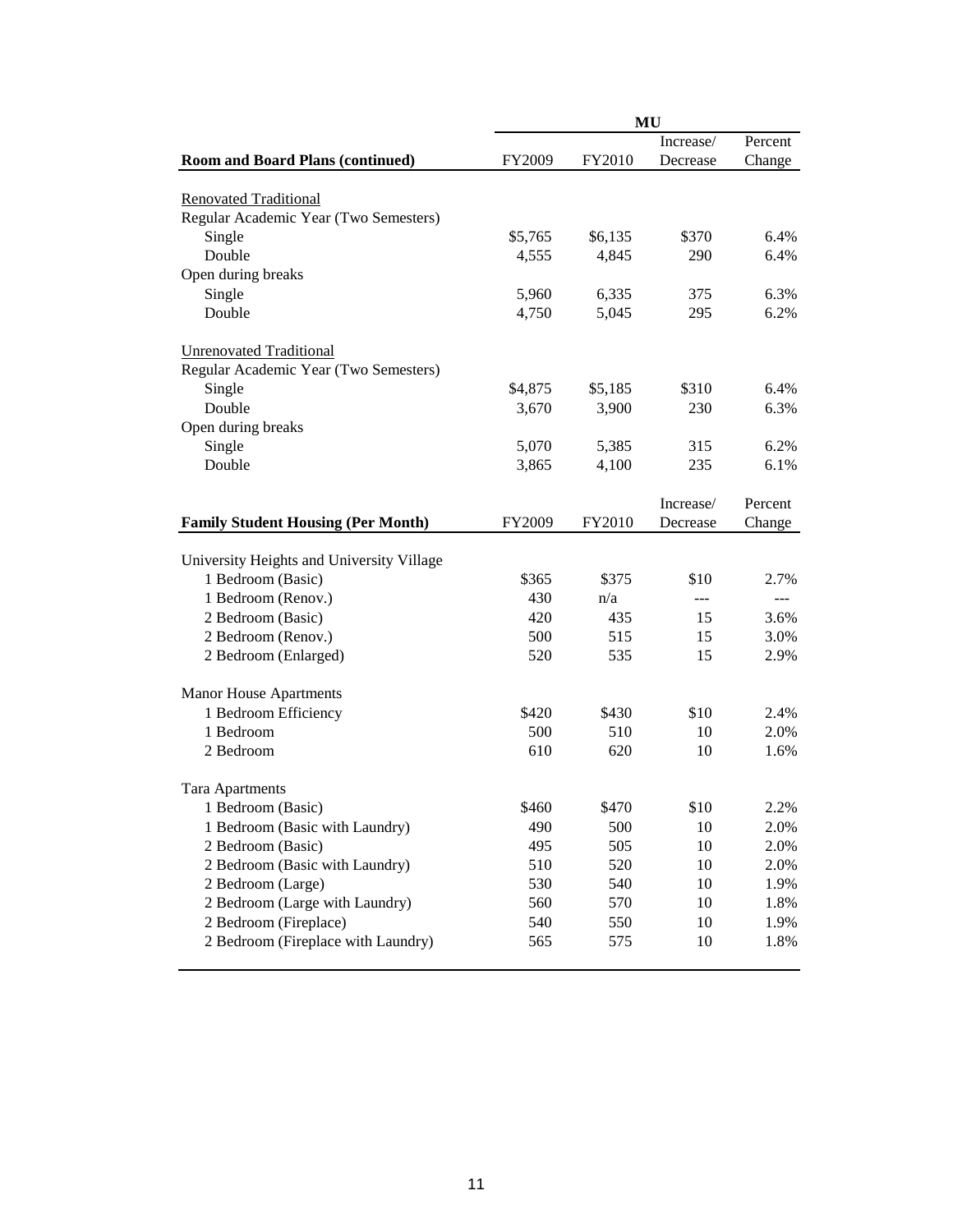|                                                                | <b>UMKC</b> |               |                  |         |  |  |
|----------------------------------------------------------------|-------------|---------------|------------------|---------|--|--|
| <b>Room and Board Plans</b>                                    |             |               | Increase/        | Percent |  |  |
| <b>Academic Year - 2 Semesters</b>                             | FY2009      | <b>FY2010</b> | Decrease         | Change  |  |  |
| <b>Predominant Plan</b>                                        |             |               |                  |         |  |  |
| Room and Board                                                 | \$8,096     | \$8,258       | \$162            | 2.0%    |  |  |
| Oak Street East - A/C Double                                   | 5,570       | 5,732         | 162              | 2.9%    |  |  |
| Meal Plan Block 360 Meal w/\$350 Flex                          | 2,526       | 2,526         | $\theta$         | $0.0\%$ |  |  |
|                                                                |             |               |                  |         |  |  |
| <b>Meal Plans Defined</b>                                      |             |               |                  |         |  |  |
| Meal Plan 1 - 19 meal - w/\$200 Flex                           | \$3,041     | \$3,041       | \$0              | $0.0\%$ |  |  |
| Meal Plan 2 - 15 meal - w/\$250 Flex                           | 2,539       | 2,539         | $\overline{0}$   | 0.0%    |  |  |
| Meal Plan 3 - 12 meal - w/\$350 Flex                           | 2,431       | 2,431         | $\overline{0}$   | 0.0%    |  |  |
| Meal Plan 4 - 360 Block Meal w/ \$350 Flex                     | 2,526       | 2,526         | $\boldsymbol{0}$ | 0.0%    |  |  |
| Meal Plan 5 - 320 Block Meal w/\$400 Flex                      | 2,526       | 2,526         | $\theta$         | $0.0\%$ |  |  |
| <b>Housing Options - Regular Academic Year (Two Semesters)</b> |             |               |                  |         |  |  |
| Cherry Street Hall                                             |             |               |                  |         |  |  |
| Triple Room A/C                                                | \$3,625     | \$3,735       | \$110            | 3.0%    |  |  |
| Double Room A/C                                                | 3,795       | 3,910         | 115              | 3.0%    |  |  |
| Small Single Room A/C                                          | 4,155       | 4,280         | 125              | 3.0%    |  |  |
| Standard Single Room A/C                                       | 5,790       | 5,965         | 175              | 3.0%    |  |  |
| Oak Street East/West (1)                                       |             |               |                  |         |  |  |
| Double A/C                                                     | \$5,570     | \$5,732       | \$162            | 2.9%    |  |  |
| Single Private Bath A/C                                        | 7,050       | 7,254         | 204              | 2.9%    |  |  |
| Single Shared Bath A/C                                         | 6,895       | 7,095         | 200              | 2.9%    |  |  |
|                                                                |             |               | Increase/        | Percent |  |  |
| <b>Summer Session</b>                                          | FY2009      | FY2010        | Decrease         | Change  |  |  |
| Oak Street East - Room Only                                    |             |               |                  |         |  |  |
| Single                                                         | \$1,380     | \$1,580       | \$200            | 12.7%   |  |  |
| Double                                                         | 1,150       | 1,290         | 140              | 10.9%   |  |  |
| Cherry Hall - Room Only                                        |             |               |                  |         |  |  |
| Single                                                         | \$1,380     | \$1,580       | \$200            | 12.7%   |  |  |
| Double                                                         | 1,035       | 1,150         | 115              | 10.0%   |  |  |
| Triple                                                         | 1,000       | 1,120         | 120              | 10.7%   |  |  |
|                                                                |             |               |                  |         |  |  |

## **Table 2b. University of Missouri - Kansas City, Proposed Changes in Housing Contracts Effective Beginning with the 2009 Summer Session**

Note:

(1) Oak Street West is scheduled to open Fall 2009.

(2) Summer Session room rates have not been increased for 3 previous years.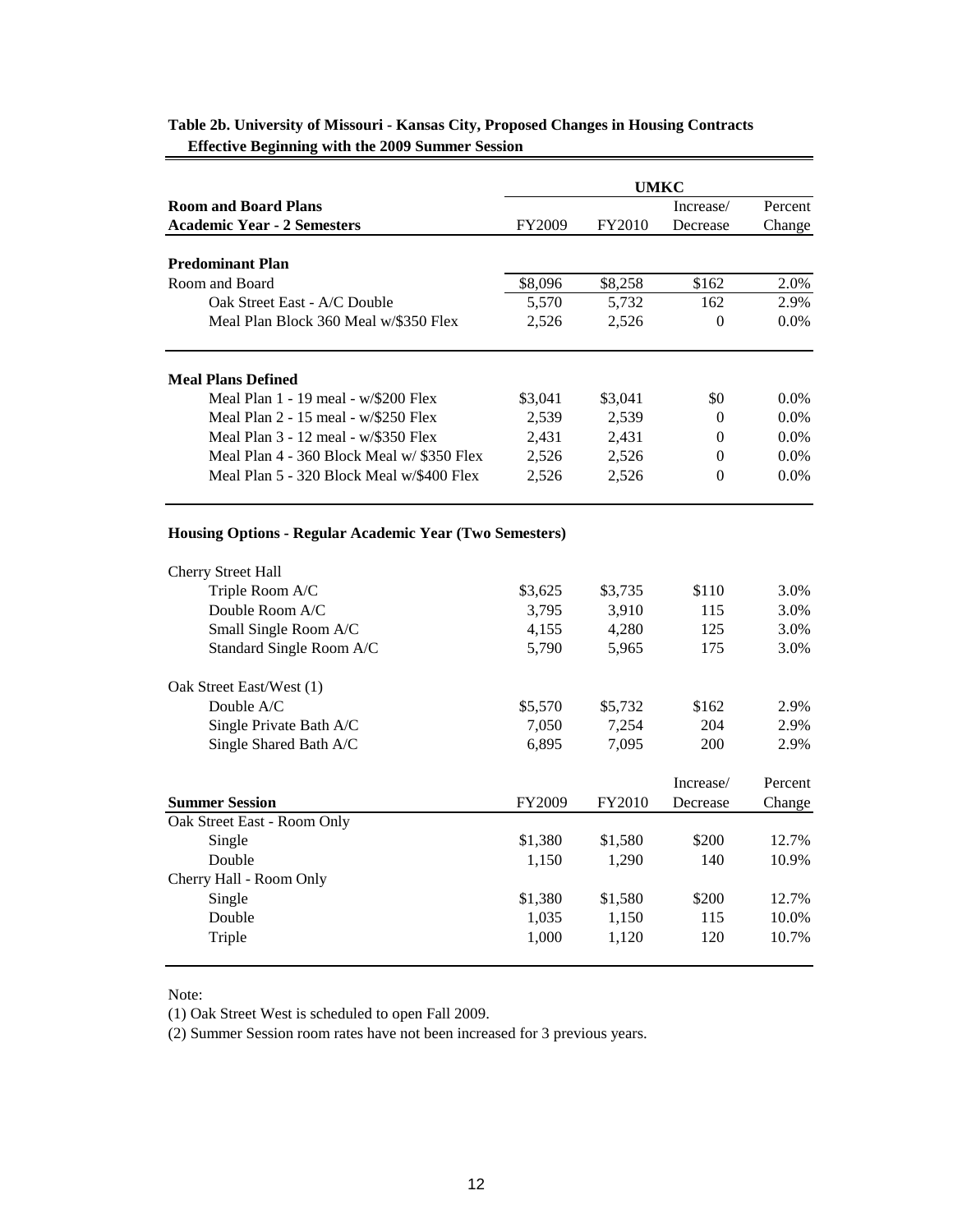|                                                         |         |         | Missouri S&T |         |
|---------------------------------------------------------|---------|---------|--------------|---------|
| <b>Room and Board Rates</b>                             |         |         | Increase/    | Percent |
| <b>Academic Year - 2 Semesters</b>                      | FY2009  | FY2010  | Decrease     | Change  |
| <b>Predominant Plan</b>                                 |         |         |              |         |
| Room and Board                                          | \$6,560 | \$7,075 | \$515        | 7.9%    |
| A/C Double Room                                         | 4,350   | 4,620   | 270          | 6.2%    |
| Meal Plan 6 - 10 Meals plus \$400 - Declining Balance   | 2,210   | 2,405   | 195          | 8.8%    |
| <b>Meal Plans Defined</b>                               |         |         |              |         |
| Meal Plan 1 \$1,620 Declining Balance Dollars           | \$2,110 | \$2,300 | \$190        | 9.0%    |
| Meal Plan $2 \overline{300}$ Blocks + \$200 Decl Bal    | 2,390   | 2,600   | 210          | 8.8%    |
| Meal Plan 3 19 Meals per Wk + \$120 Decl Bal            | 2,685   | 2,925   | 240          | 8.9%    |
| Meal Plan 4 15 Meals per Wk + \$125 Decl Bal            | 2,245   | 2,445   | 200          | 8.9%    |
| Meal Plan 5 12 Meals per Wk + \$300 Decl Bal            | 2,210   | 2,405   | 195          | 8.8%    |
| Meal Plan $6$ 10 Meals per $Wk + $400$ Decl Bal         | 2,210   | 2,405   | 195          | 8.8%    |
| Meal Plan $7\,$ 5 Meals per Wk + \$300 Decl Bal         | 1,190   | 1,295   | 105          | 8.8%    |
| Housing Options - Regular Academic Year (Two Semesters) |         |         |              |         |
| <b>Triples Rooms</b>                                    |         |         |              |         |
| Triple                                                  | \$2,705 | \$2,870 | \$165        | 6.1%    |
| Triple A/C                                              | 3,285   | 3,495   | 210          | 6.4%    |
| Double Rooms                                            |         |         |              |         |
| Double                                                  | \$3,950 | \$4,215 | \$265        | 6.7%    |
| Double A/C                                              | 4,350   | 4,620   | 270          | 6.2%    |
| Single Rooms                                            |         |         |              |         |
| Single                                                  | \$4,980 | \$5,325 | \$345        | 6.9%    |
| Single A/C                                              | 5,405   | 5,785   | \$380        | 7.0%    |
| Suites                                                  |         |         |              |         |
| Large A/C                                               | \$4,690 | \$5,015 | \$325        | 6.9%    |
| Farrar Hall Co-op                                       |         |         |              |         |
| Double                                                  | \$4,850 | \$5,185 | \$335        | 6.9%    |
| Single                                                  | 5,990   | 6,415   | 425          | 7.1%    |
| Residential College Suites (1)                          |         |         |              |         |
| Double $(1)$                                            | \$5,447 | \$5,960 | \$513        | 9.4%    |
| Deluxe Double (1)                                       | 5,916   | 6,465   | 549          | 9.3%    |
| Single (larger space available in building 2) (1)       | 6,523   | 7,120   | 597          | 9.2%    |
| Single $(1)$                                            | 5,990   | 6,545   | 555          | 9.3%    |
| Thomas Jefferson North                                  |         |         |              |         |
| Double Room                                             | \$4,710 | \$5,035 | \$325        | 6.9%    |
| Single Room                                             | 5,855   | 6,270   | 415          | 7.1%    |

**Table 2c. Missouri University of Science and Technology, Proposed Changes in Housing Contracts Effective Beginning with the 2009 Summer Session**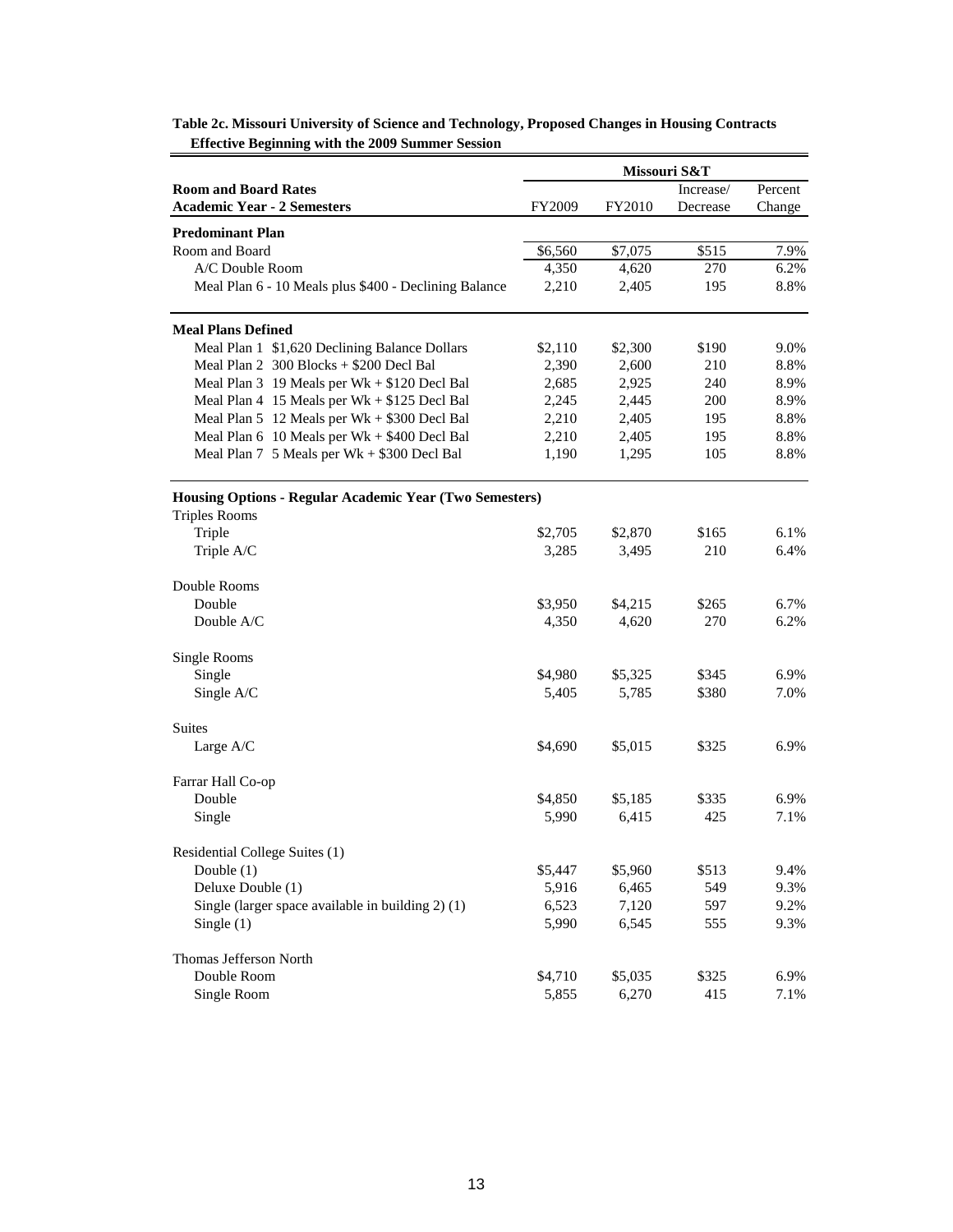|                                                     |               |         | Missouri S&T |         |
|-----------------------------------------------------|---------------|---------|--------------|---------|
|                                                     |               |         | Increase/    | Percent |
| <b>Summer Session-Combined Room and Board Rates</b> | <b>FY2009</b> | FY2010  | Decrease     | Change  |
| Thomas Jefferson                                    |               |         |              |         |
| Triple                                              | \$1,155       | \$1,265 | \$110        | 9.5%    |
| Double                                              | 1,335         | 1,450   | 115          | 8.6%    |
| Single                                              | 1,500         | 1,630   | 130          | 8.7%    |
| Suite                                               | 1,355         | 1,475   | 120          | 8.9%    |
| Residential College Double                          |               |         |              |         |
| partial meals                                       | \$1,335       | \$1,450 | \$115        | 8.6%    |
| full meals                                          | 1,440         | 1,565   | 125          | 8.7%    |
| <b>Residential College Double Deluxe</b>            |               |         |              |         |
| partial meals                                       | \$1,485       | \$1,615 | \$130        | 8.8%    |
| full meals                                          | 1,555         | 1,690   | 135          | 8.7%    |
| <b>Residential College Single</b>                   |               |         |              |         |
| partial meals                                       | \$1,535       | \$1,670 | \$135        | 8.8%    |
| full meals                                          | 1,645         | 1,790   | 145          | 8.8%    |
|                                                     |               |         | Increase/    | Percent |
| <b>Family Student Housing (Per Month)</b>           | FY2009        | FY2010  | Decrease     | Change  |
| 2 Bedroom (Basic)                                   | \$555         | \$600   | \$45         | 8.1%    |
| 2 Bedroom (Furnished)                               | 635           | 685     | 50           | 7.9%    |

## **Missouri S&T Proposed Changes in Housing Contracts (continued)**

Notes:

(1) Includes a \$65 per semester Residential College non-credit program fee that replaces a previous \$182 per semester mandatory fee for a .5 credit course.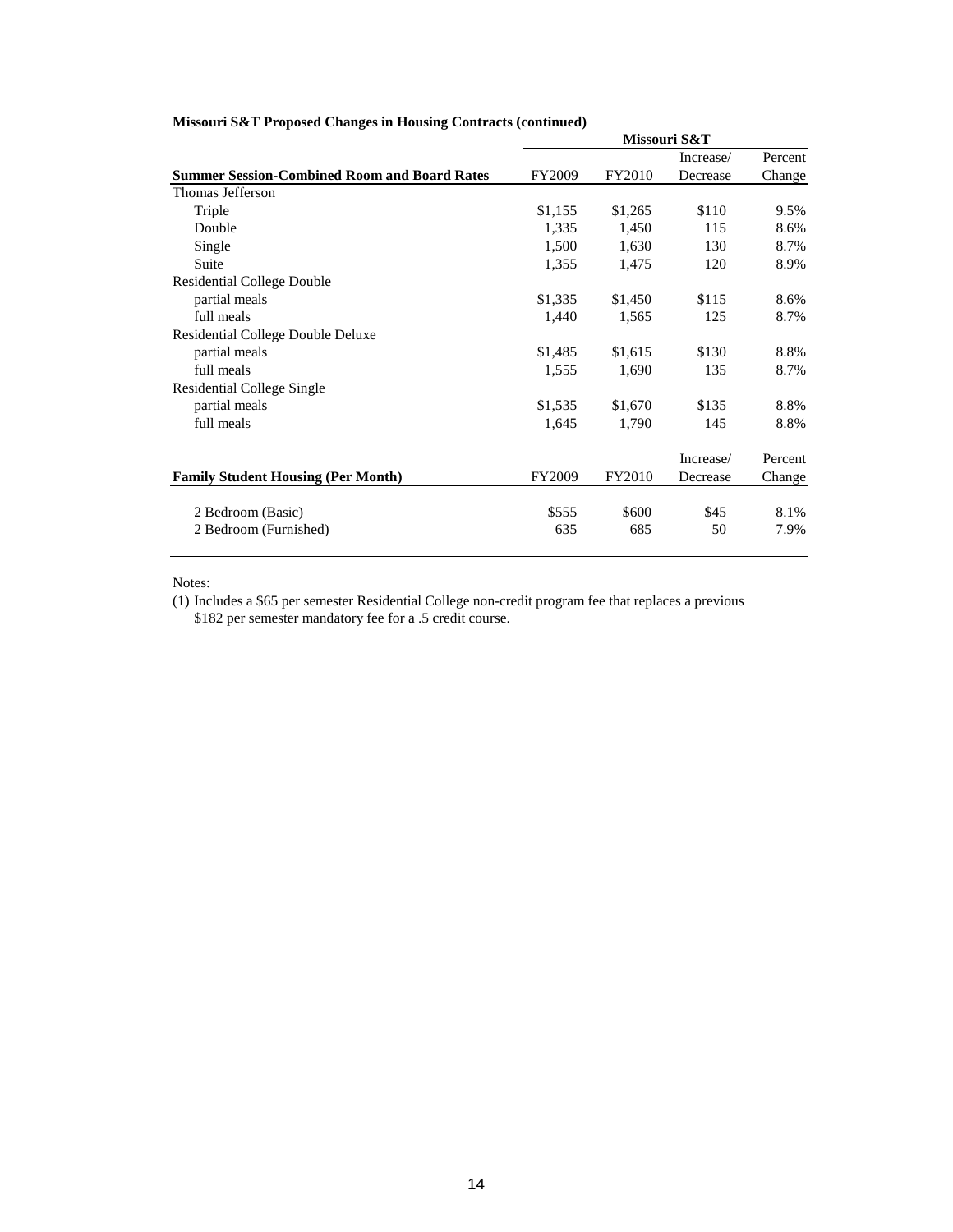|                                                                  |         |         | UMSL |           |          |
|------------------------------------------------------------------|---------|---------|------|-----------|----------|
| <b>Room and Board Plans</b>                                      |         |         |      | Increase/ | Percent  |
| <b>Academic Year - 2 Semesters</b>                               | FY2009  | FY2010  |      | Decrease  | Change   |
| <b>Predominant Plan</b>                                          |         |         |      |           |          |
| Room and Board                                                   | \$7,782 | \$7,966 | (1)  | \$184     | 2.4%     |
| Oak Single Room                                                  | 5,610   | 5,610   |      | $\Omega$  | $0.0\%$  |
| Meal Plan 1 - \$900 plus 7 meals                                 | 2,172   | 2,356   | (1)  | 184       | 8.5%     |
| <b>Meal Plans Defined</b>                                        |         |         |      |           |          |
| Meal Plan 1 - \$900 declining balance, plus<br>7 meals per week  | \$2,172 | \$2,356 | (1)  | \$184     | 8.5%     |
| Meal Plan 2 - \$900 declining balance, plus<br>10 meals per week | \$2,724 | \$2.964 | (1)  | \$240     | 8.8%     |
| Meal Plan 3 - \$900 declining balance, plus<br>14 meals per week | \$3.396 | \$3.674 | (1)  | \$278     | 8.2%     |
| Meal Plan 4 - Family Student Housing -<br>Declining balance plan | \$430   | \$400   | (2)  | $(\$30)$  | $-7.0\%$ |

## **Table 2d. University of Missouri - St. Louis, Proposed Changes in Housing Contracts Effective Beginning with the 2009 Summer Session**

## **Housing Options - Regular Academic Year (Two Semesters)**

| Double Room                 |         |         |              |         |
|-----------------------------|---------|---------|--------------|---------|
| Regular                     | \$3,855 | \$3,855 | \$0          | $0.0\%$ |
| Shared Full Bath            | 4,089   | 4,089   | $\theta$     | $0.0\%$ |
| Private Full Bath           | 4,194   | 4,194   | $\Omega$     | 0.0%    |
| Oak Hall Double Room        | \$4,490 | \$4,490 | \$0          | $0.0\%$ |
| Small Single Room           |         |         |              |         |
| Regular                     | \$4,176 | \$4,176 | \$0          | $0.0\%$ |
| Private Full Bath           | 4,447   | 4,447   | $\theta$     | 0.0%    |
| Private Half Bath           | 4,344   | 4,344   | $\Omega$     | $0.0\%$ |
| <b>Standard Single Room</b> |         |         |              |         |
| Regular                     | \$5,058 | \$5,058 | \$0          | 0.0%    |
| <b>Shared Half Bath</b>     | 5,128   | 5,128   | $\theta$     | $0.0\%$ |
| <b>Shared Full Bath</b>     | 5,210   | 5,210   | $\Omega$     | 0.0%    |
| Private Half Bath           | 5,210   | 5,210   | $\theta$     | 0.0%    |
| Private Full Bath           | 5,315   | 5,315   | $\mathbf{0}$ | 0.0%    |
| Super Single Room           | \$5,492 | \$5,492 | \$0          | 0.0%    |
| <b>Shared Half Bath</b>     | 5,555   | 5,555   | $\Omega$     | 0.0%    |
| Private Full Bath           | 5,742   | 5,742   | $\theta$     | 0.0%    |
| Shared Full Bath            | 5,638   | 5,638   | $\Omega$     | 0.0%    |
| Oak Hall Single Room        | \$5,610 | \$5,610 | \$0          | 0.0%    |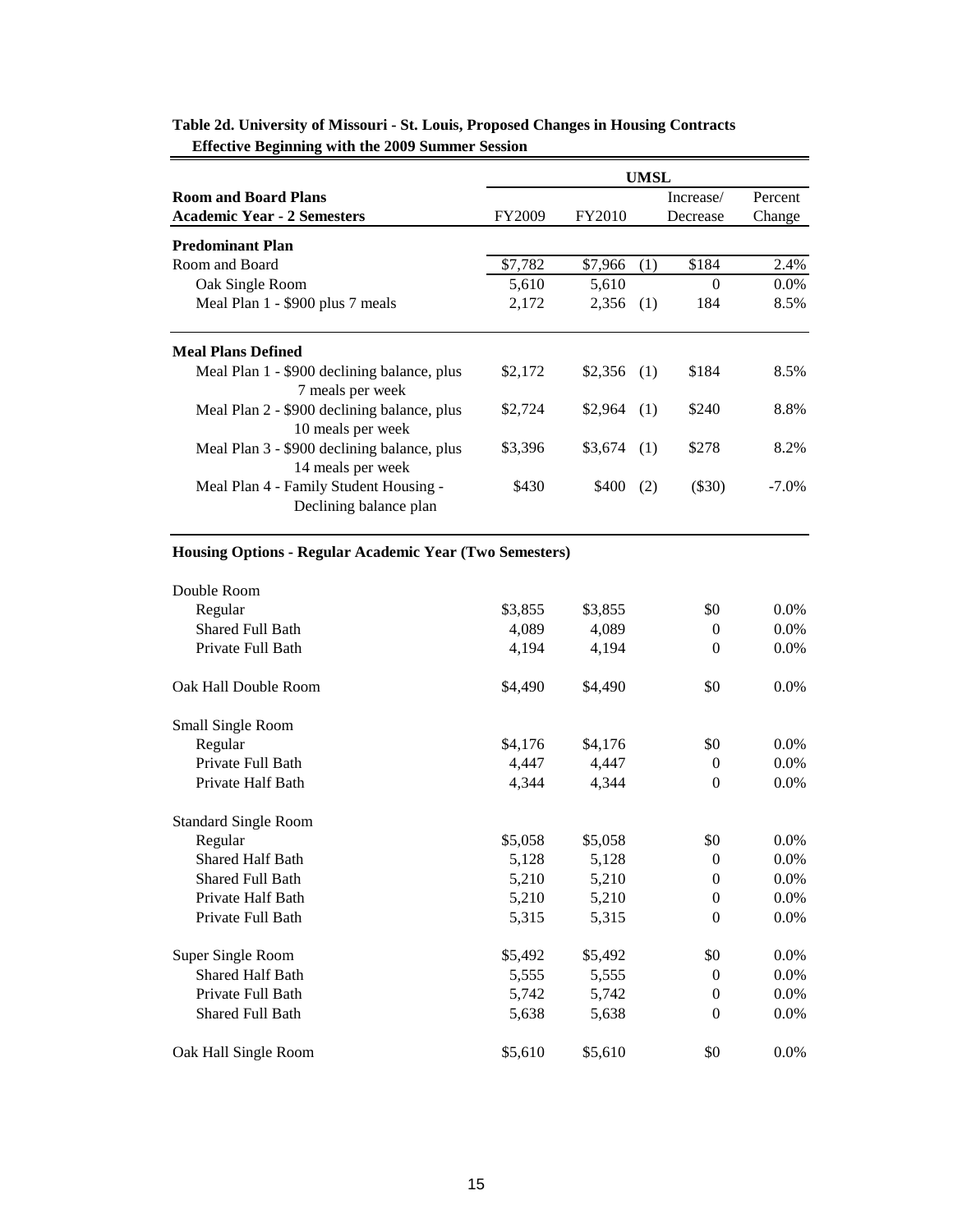| <b>Summer Session - Room Only</b>         | FY2009  | FY2010  | Decrease  | Change  |
|-------------------------------------------|---------|---------|-----------|---------|
| Double Room                               | \$1,468 | \$1,468 | \$0       | $0.0\%$ |
| Oak Hall Double Room                      | 1,704   | 1,704   | $\Omega$  | $0.0\%$ |
| <b>Small Single Room</b>                  | 1,568   | 1,568   | 0         | $0.0\%$ |
| <b>Standard Single Room</b>               | 1,895   | 1,895   | $\Omega$  | $0.0\%$ |
| Super Single Room                         | 2,058   | 2,058   | $\Omega$  | $0.0\%$ |
| Oak Street Single Room                    | 2,130   | 2,130   | $\theta$  | $0.0\%$ |
|                                           |         |         | Increase/ | Percent |
| <b>Family Student Housing (Per Month)</b> | FY2009  | FY2010  | Decrease  | Change  |
| Mansion Hills 1 Bedroom                   | \$635   | \$635   | \$0       | $0.0\%$ |
| <b>Mansion Hills 2 Bedroom</b>            | 820     | 820     | 0         | $0.0\%$ |
| Mansion Hills Efficiency Unit             | 551     | 551     | $\Omega$  | $0.0\%$ |
| <b>Mansion Hills Loft Unit</b>            | 635     | 635     | 0         | $0.0\%$ |

### **UM-St. Louis, Proposed Changes in Housing Contracts (continued)**

### Notes:

(1) FY2010 reflects a 5.5% inflationary increase as well as an increase in the number of meals being provided. During the 2009-2010 academic year meals will be offered during finals week of the Fall and Spring Semesters unlike the 2008-2009 academic year. This additional week of meals increases the number of meals available by 8-14 meals.

(2) Required apartment meal plan decreased to \$200 a semester.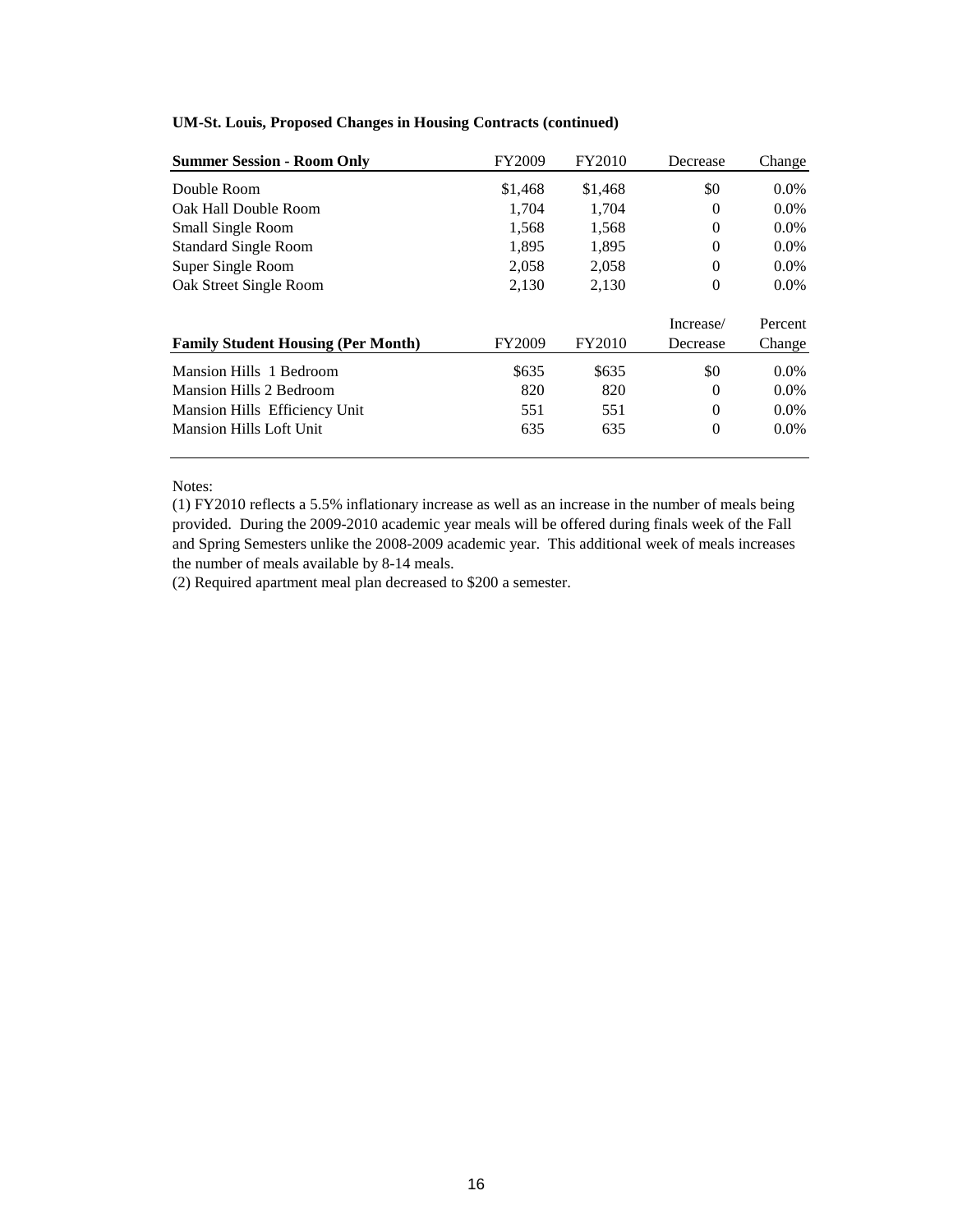|                                     |                          |              |              | FY2010   |
|-------------------------------------|--------------------------|--------------|--------------|----------|
|                                     | <b>FY2008</b>            | FY2009       | FY2010       | Percent  |
|                                     | Actual                   | Estimated    | Planned      | Change   |
|                                     |                          |              |              |          |
| Revenues                            |                          |              |              |          |
| <b>Meal Contracts</b>               | \$18,123,362             | \$20,221,823 | \$20,149,112 | $-0.4%$  |
| <b>Room Contracts</b>               | 38,674,684               | 44,633,160   | 47,592,579   | 6.6%     |
| <b>Apartment Rental</b>             | 3,401,882                | 3,693,660    | 3,869,900    | 4.8%     |
| Other                               | 8,571,116                | 8,861,829    | 9,238,703    | 4.3%     |
| <b>Total Revenues</b>               | \$68,771,044             | \$77,410,472 | \$80,850,294 | 4.4%     |
| <b>Expenditures &amp; Transfers</b> |                          |              |              |          |
| Salaries & Wages                    | \$12,960,031             | \$14,343,766 | \$14,891,041 | 3.8%     |
| <b>Staff Benefits</b>               | 4,196,627                | 4,223,690    | 4,404,434    | 4.3%     |
| <b>Total Compensation</b>           | \$17,156,658             | \$18,567,456 | \$19,295,475 | 3.9%     |
|                                     |                          |              |              |          |
| <b>Utilities</b>                    | \$6,450,575              | \$7,286,205  | \$8,159,116  | 12.0%    |
| Repair and Replacement              | 3,837,605                | 4,613,230    | 4,108,228    | $-10.9%$ |
| Other                               | 18,700,373               | 24,583,014   | 22,427,920   | $-8.8%$  |
| <b>Total Expenditures</b>           | $\overline{$46,145,211}$ | \$55,049,905 | \$53,990,739 | $-1.9%$  |
| <b>Mandatory Transfers</b>          | \$12,203,956             | \$15,074,993 | \$20,240,314 | 34.3%    |
| <b>Other Transfers</b>              | 9,178,933                | 6,396,710    | 6,210,394    | $-2.9%$  |
| Total Expenditures & Transfers      | \$67,528,100             | \$76,521,608 | \$80,441,447 | 5.1%     |
|                                     |                          |              |              |          |
| Residence Hall Occupancy            | 8,689                    | 9,614        | 9,337        | $-2.9%$  |
| <b>Residence Hall Capacity</b>      | 9,212                    | 10,192       | 9,773        | $-4.1%$  |
| Percent of Capacity                 | 94.3%                    | 94.3%        | 95.5%        | 1.3%     |
| <b>Apartment Occupancy</b>          | 553                      | 581          | 595          | 2.4%     |
| <b>Apartment Capacity</b>           | 660                      | 666          | 666          | 0.0%     |
| Percent of Capacity                 | 83.8%                    | 87.2%        | 89.3%        | 2.4%     |
|                                     |                          |              |              |          |

# **Table 3a. University of Missouri System Total, Housing System Financial Plans**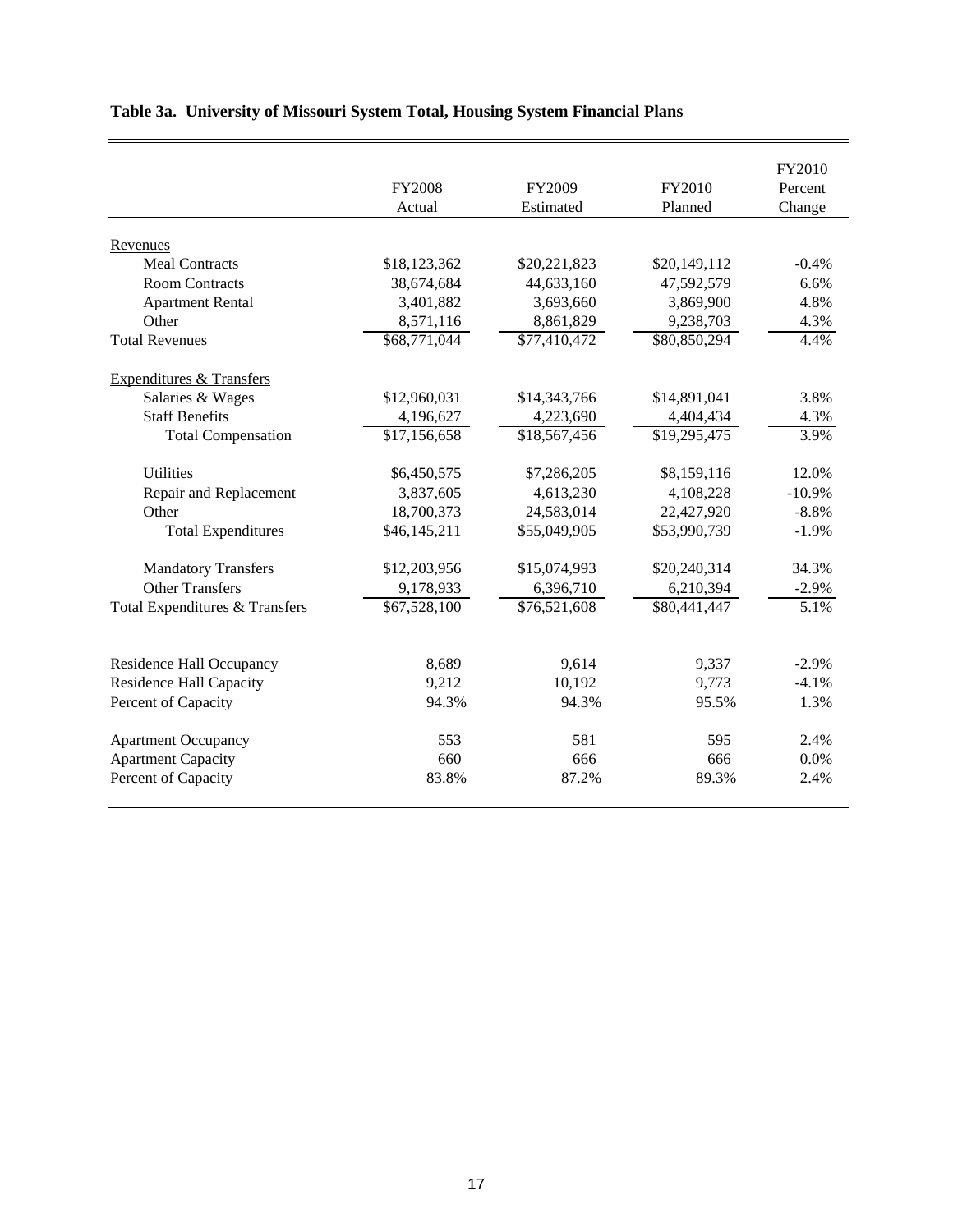|                                     |               |              |                     | FY2010   |
|-------------------------------------|---------------|--------------|---------------------|----------|
|                                     | <b>FY2008</b> | FY2009       | FY2010              | Percent  |
|                                     | Actual        | Estimated    | Planned             | Change   |
|                                     |               |              |                     |          |
| Revenues                            |               |              |                     |          |
| <b>Meal Contracts</b>               | \$14,283,395  | \$15,854,347 | \$16,028,709<br>(1) | 1.1%     |
| <b>Room Contracts</b>               | 25,798,679    | 30,319,974   | 32,818,804<br>(2)   | 8.2%     |
| <b>Apartment Rental</b>             | 2,066,113     | 2,343,660    | 2,397,780           | 2.3%     |
| Other                               | 7,008,777     | 7,182,761    | 7,514,841           | 4.6%     |
| <b>Total Revenues</b>               | \$49,156,964  | \$55,700,742 | \$58,760,134        | 5.5%     |
| <b>Expenditures &amp; Transfers</b> |               |              |                     |          |
| Salaries & Wages                    | \$10,609,363  | \$11,938,084 | \$12,473,271<br>(3) | 4.5%     |
| <b>Staff Benefits</b>               | 3,668,131     | 3,697,036    | 3,842,974           | 3.9%     |
| <b>Total Compensation</b>           | \$14,277,494  | \$15,635,120 | \$16,316,245        | 4.4%     |
| <b>Utilities</b>                    | \$4,514,900   | \$5,071,167  | \$5,529,029<br>(6)  | 9.0%     |
| Repair and Replacement              | 2,373,804     | 2,493,707    | 2,474,357           | $-0.8%$  |
| Other                               | 12,343,670    | 17,500,891   | 15,669,188 (4)      | $-10.5%$ |
| <b>Total Expenditures</b>           | \$33,509,868  | \$40,700,885 | \$39,988,819        | $-1.7%$  |
|                                     |               |              |                     |          |
| <b>Mandatory Transfers</b>          | \$7,639,916   | \$9,616,474  | $$13,358,498$ (5)   | 38.9%    |
| <b>Other Transfers</b>              | 7,955,560     | 5,383,384    | 5,412,814           | 0.5%     |
| Total Expenditures & Transfers      | \$49,105,344  | \$55,700,743 | \$58,760,131        | 5.5%     |
|                                     |               |              |                     |          |
| Residence Hall Occupancy            | 5,957         | 6,773        | 6,700               | $-1.1%$  |
| <b>Residence Hall Capacity</b>      | 6,207         | 7,114        | 6,932               | $-2.6%$  |
| Percent of Capacity                 | 96.0%         | 95.2%        | 96.7%               | 1.6%     |
| <b>Apartment Occupancy</b>          | 376           | 410          | 412                 | 0.5%     |
| <b>Apartment Capacity</b>           | 453           | 459          | 459                 | 0.0%     |
| Percent of Capacity                 | 83.0%         | 89.3%        | 89.8%               | 0.6%     |

## **Table 3b. University of Missouri-MU, Housing System Financial Plans**

#### Notes:

1) Slight drop in occupancy offset impact of 3.6% avg meal plan increase.

2) Impact on revenue higher than 6.4% avg increase due to adding higher priced units to room mix (Mid-Campus).

3) S&W increases were calculated using a 1% salary guideline assumption.

4) Rent/lease decreased by \$2,026,765 due to less extended campus offerings.

5) Debt Service increased by \$3,247,769 due to opening of Mid-Campus Housing units.

6) Base utilities were increased by 10% at recommendation of Campus Facilities Energy Management.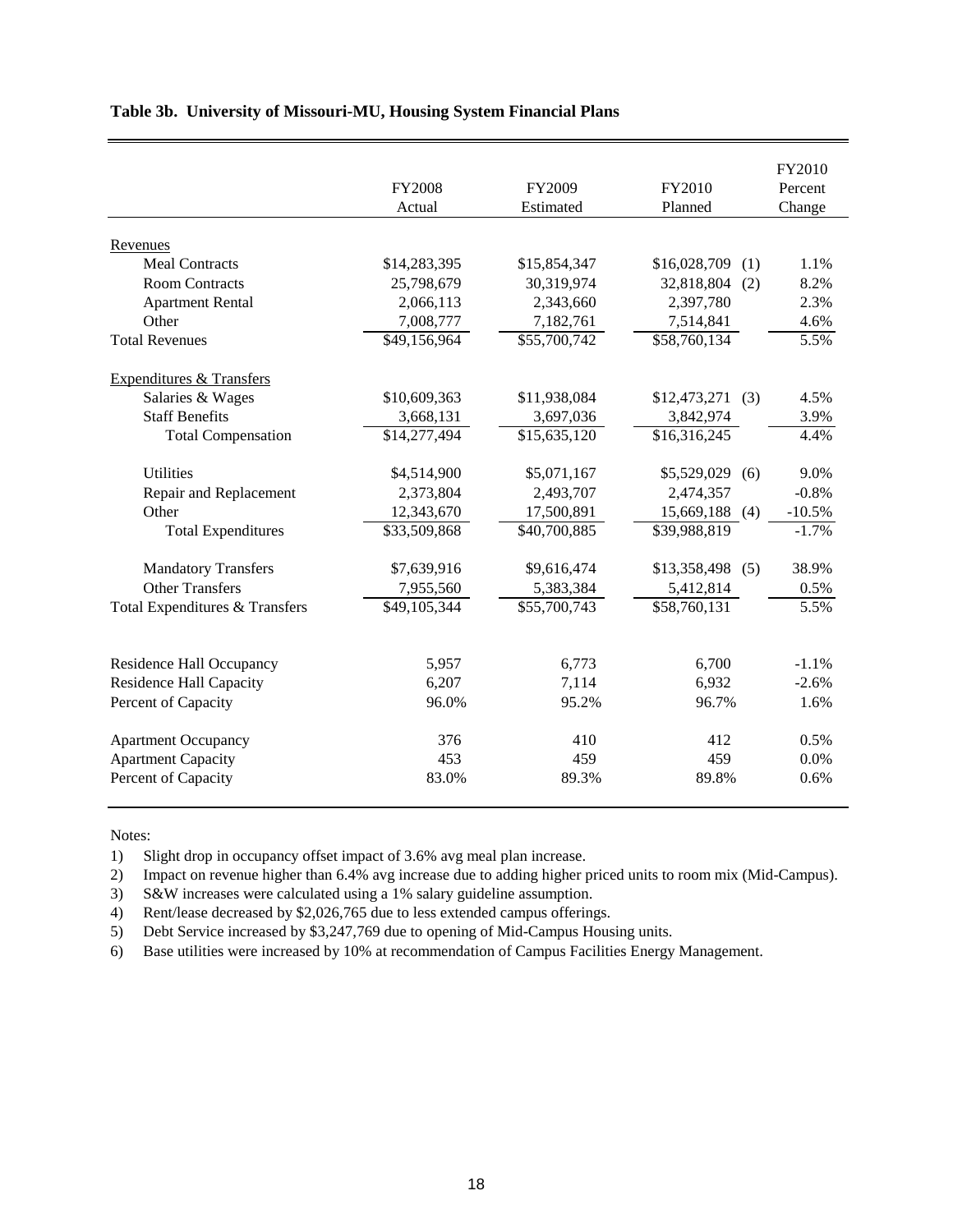|                                     |             |             |             | FY2010   |
|-------------------------------------|-------------|-------------|-------------|----------|
|                                     | FY2008      | FY2009      | FY2010      | Percent  |
|                                     | Actual      | Estimated   | Planned     | Change   |
| Revenues                            |             |             |             |          |
| Meal Contracts (1)                  |             |             |             |          |
| <b>Room Contracts</b>               | \$4,369,848 | \$4,548,045 | \$5,275,248 | 16.0%    |
| <b>Apartment Rental</b>             |             |             |             |          |
| Other $(2)$                         | 393,012     | 456,068     | 669,862     | 46.9%    |
| <b>Total Revenues</b>               | \$4,762,860 | \$5,004,113 | \$5,945,110 | 18.8%    |
|                                     |             |             |             |          |
| <b>Expenditures &amp; Transfers</b> |             |             |             |          |
| Salaries & Wages                    | \$667,645   | \$619,866   | \$616,866   | $-0.5%$  |
| Staff Benefits (3)                  | 140,486     | 121,654     | 156,460     | 28.6%    |
| <b>CA Room Benefits</b>             | 218,683     | 228,353     | 240,598     | 5.4%     |
| <b>Total Compensation</b>           | \$1,026,814 | \$969,873   | \$1,013,924 | 4.5%     |
| Utilities (4)                       | \$363,055   | \$418,038   | \$451,087   | 7.9%     |
| Repair and Replacement (5)          | 383,653     | 394,523     | 353,871     | $-10.3%$ |
| Other $(6)$                         | 595,826     | 703,123     | 314,652     | $-55.2%$ |
| <b>Total Expenditures</b>           | \$2,369,348 | \$2,485,557 | \$2,133,534 | $-14.2%$ |
|                                     |             |             |             |          |
| Mandatory Transfers (7)             | \$1,117,336 | \$1,173,519 | \$2,417,816 | 106.0%   |
| <b>Other Transfers</b>              | 106,042     | 705,326     | 708,580     | 0.5%     |
| Total Expenditures & Transfers      | \$3,592,726 | \$4,364,402 | \$5,259,930 | 20.5%    |
|                                     |             |             |             |          |
| Residence Hall Occupancy            | 851         | 803         | 843         | 5.0%     |
| <b>Residence Hall Capacity</b>      | 878         | 878         | 892         | 1.6%     |
| Percent of Capacity                 | 96.9%       | 91.5%       | 94.5%       | 3.3%     |
| <b>Apartment Occupancy</b>          |             |             |             |          |
| <b>Apartment Capacity</b>           |             |             |             |          |
| Percent of Capacity                 |             |             |             |          |

## **Table 3c. University of Missouri-Kansas City, Housing System Financial Plans**

Notes:

\*\* New Residence Hall constructed, opening in Fall 2009, with increased room rates.

- 1) Meal contracts Food Service is not considered a part of Residential Life financial operations.
- 2) Includes mandatory programming fees, laundry commission, allocation, and anticipated increase in summer conference revenue.
- 3) Increase reflects additional employees with management company elimination.

4) FY10 budgeted at 5% increase in water, a 9% increase in gas, a 12% increase in electricity, and a 3% increase in cable services.

5) Reflects contracted management handling repair and replacement.

6) FY10 decrease is the elimination of Mgmt Co Fee and Insurance; one-time consulting payment and overflow housing charge.

7) FY10 reflects debt payment for new facility.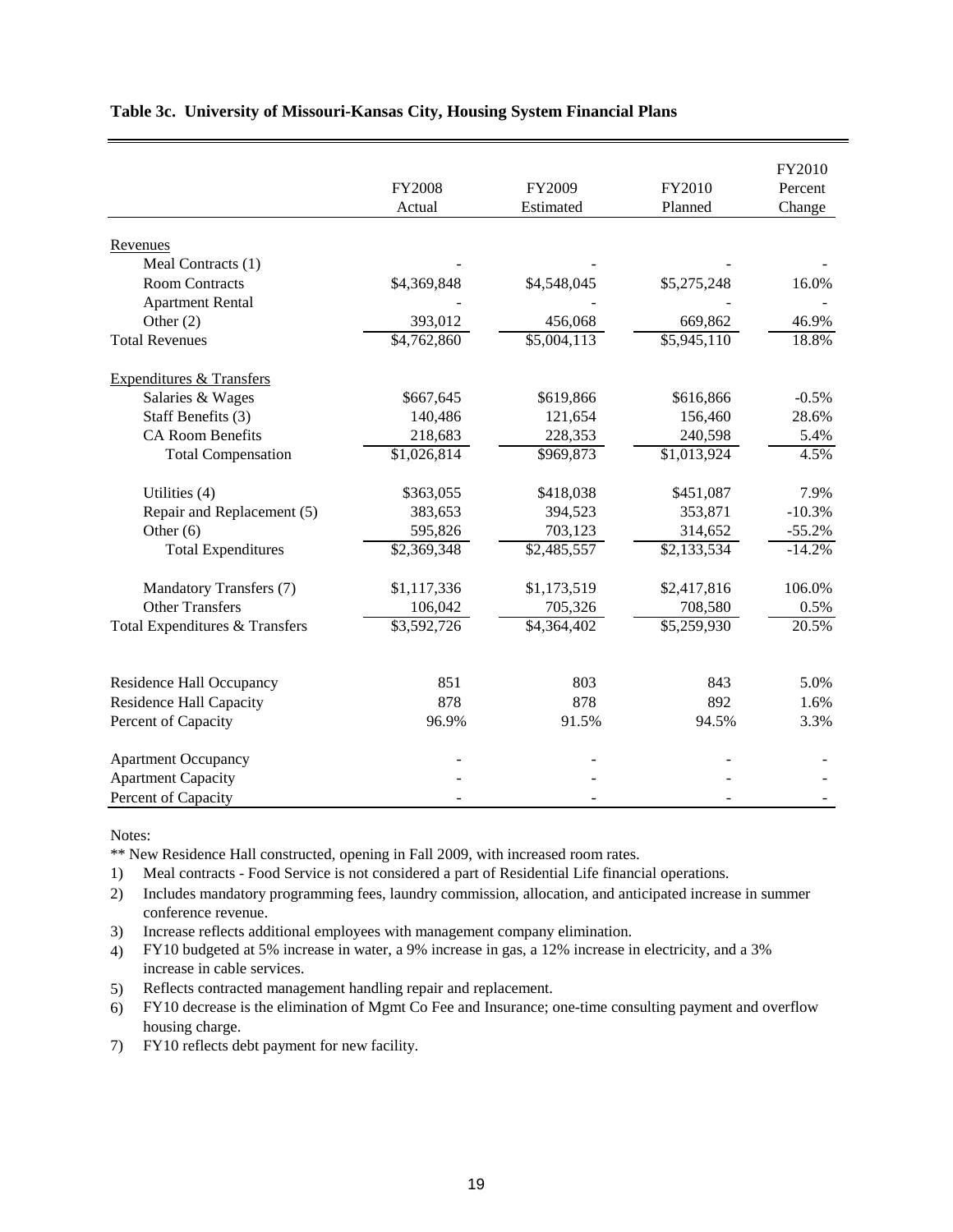|                                     | <b>FY2008</b> | FY2009       | FY2010             | FY2010<br>Percent |
|-------------------------------------|---------------|--------------|--------------------|-------------------|
|                                     | Actual        | Estimated    | Planned            | Change            |
| Revenues                            |               |              |                    |                   |
| <b>Meal Contracts</b>               | \$3,212,041   | \$3,672,476  | \$3,415,403<br>(1) | $-7.0%$           |
| <b>Room Contracts</b>               | 6,734,551     | 7,657,141    | 7,353,527<br>(1)   | $-4.0%$           |
| <b>Apartment Rental</b>             | 228,394       | 264,000      | 285,120            | 8.0%              |
| Other                               | 617,182       | 600,000      | 600,000            | 0.0%              |
| <b>Total Revenues</b>               | \$10,792,168  | \$12,193,617 | \$11,654,050       | $-4.4%$           |
| <b>Expenditures &amp; Transfers</b> |               |              |                    |                   |
| Salaries & Wages                    | \$1,371,651   | \$1,508,816  | \$1,523,904        | 1.0%              |
| <b>Staff Benefits</b>               | 312,031       | 330,000      | 330,000            | 0.0%              |
| <b>Total Compensation</b>           | \$1,683,682   | \$1,838,816  | \$1,853,904        | 0.8%              |
| <b>Utilities</b>                    | \$1,298,767   | \$1,500,000  | \$1,870,000        | 24.7%             |
| Repair and Replacement              | 1,024,148     | 1,500,000    | 1,000,000          | $-33.3%$          |
| Other                               | 4,169,893     | 4,600,000    | 4,767,080          | 3.6%              |
| <b>Total Expenditures</b>           | \$8,176,490   | \$9,438,816  | \$9,490,984        | 0.6%              |
| <b>Mandatory Transfers</b>          | \$1,613,368   | \$2,544,000  | \$2,770,000        | 8.9%              |
| <b>Other Transfers</b>              | 1,014,200     | 200,000      |                    | $-100.0\%$        |
| Total Expenditures & Transfers      | \$10,804,058  | \$12,182,816 | \$12,260,984       | $0.6\%$           |
|                                     |               |              |                    |                   |
| Residence Hall Occupancy            | 1,541         | 1,656        | 1,410              | $-14.9%$          |
| <b>Residence Hall Capacity</b>      | 1,635         | 1,690        | 1,439              | $-14.9%$          |
| Percent of Capacity                 | 94.3%         | 98.0%        | 98.0%              | 0.0%              |
| <b>Apartment Occupancy</b>          | 35            | 35           | 35                 | 0.0%              |
| <b>Apartment Capacity</b>           | 36            | 36           | 36                 | 0.0%              |
| Percent of Capacity                 | 97.2%         | 97.2%        | 97.2%              | $0.0\%$           |

## **Table 3d. Missouri University of Science and Technology, Housing System Financial Plans**

Notes:

1) In the Thomas Jefferson Hall, three floors will be returned to service and the entire South Tower will be taken offline in FY2010 for renovation. This will decrease both room and board revenue.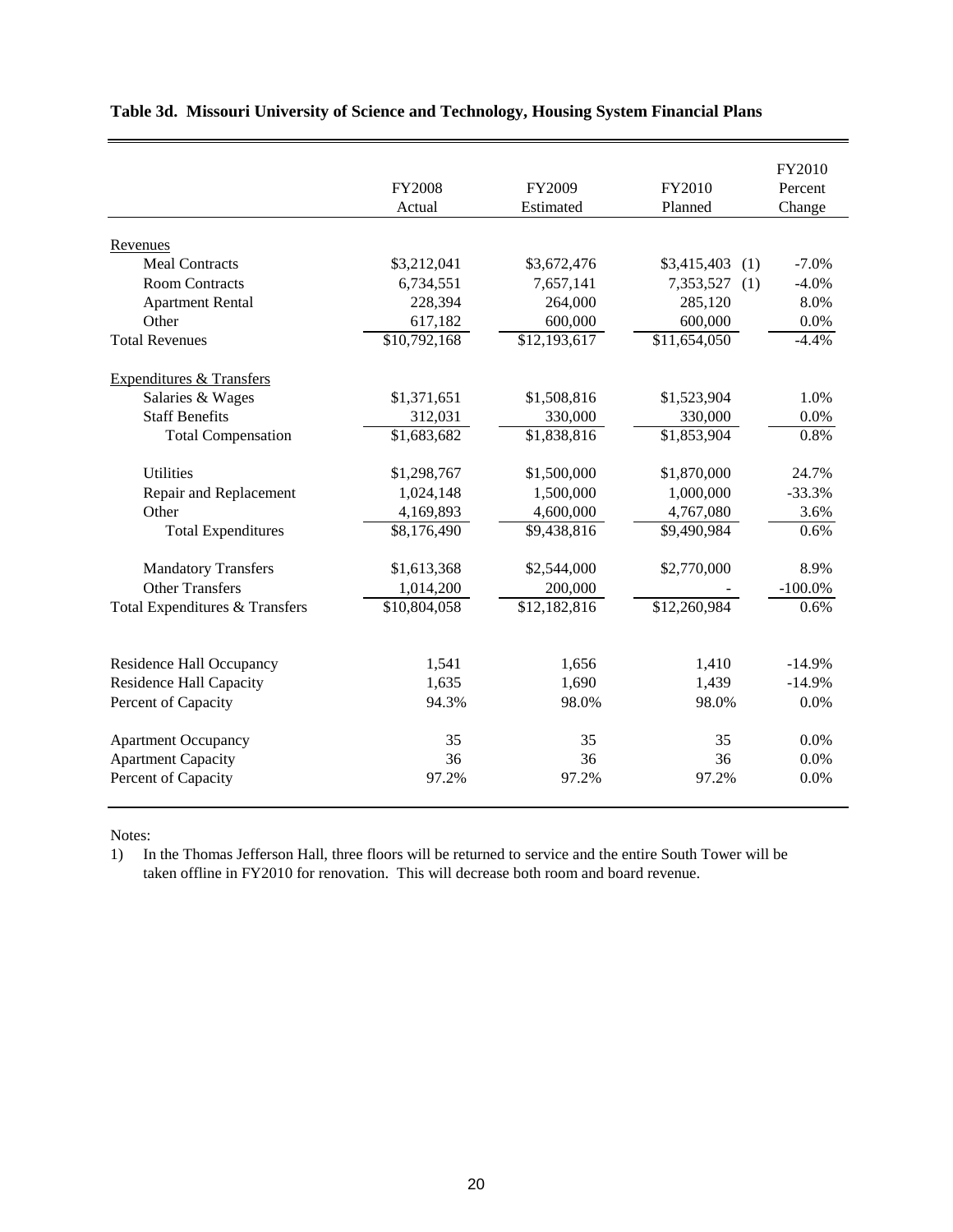|                                     |                       |                         |                       | FY2010   |
|-------------------------------------|-----------------------|-------------------------|-----------------------|----------|
|                                     | <b>FY2008</b>         | FY2009                  | FY2010                | Percent  |
|                                     | Actual                | Estimated               | Planned               | Change   |
| Revenues                            |                       |                         |                       |          |
| <b>Meal Contracts</b>               | \$627,926<br>(1)      | \$695,000<br>(1)        | \$705,000<br>(1)      | 1.4%     |
| <b>Room Contracts</b>               | 1,771,606<br>(2)      | 2,108,000<br>(2)        | 2,145,000<br>(2)      | 1.8%     |
| <b>Apartment Rental</b>             | 1,107,375<br>(3)      | 1,086,000<br>(3)        | 1,187,000<br>(3)      | 9.3%     |
| Other                               | 552,145<br>(4)        | 623,000<br>(4)          | 454,000<br>(4)        | $-27.1%$ |
| <b>Total Revenues</b>               | \$4,059,052           | \$4,512,000             | $\sqrt{4,491,000}$    | $-0.5%$  |
| <b>Expenditures &amp; Transfers</b> |                       |                         |                       |          |
| Salaries & Wages                    | \$311,372<br>(5)      | \$277,000<br>(5)        | \$277,000<br>(5)      | 0.0%     |
| <b>Staff Benefits</b>               | 75,979                | 75,000                  | 75,000                | 0.0%     |
| <b>Total Compensation</b>           | $\overline{$}387,351$ | \$352,000               | $\overline{$}352,000$ | $0.0\%$  |
| <b>Utilities</b>                    | \$273,853<br>(6)      | \$297,000<br>(6)        | \$309,000<br>(6)      | 4.0%     |
| Repair and Replacement              | 56,000<br>(7)         | 225,000<br>(7)          | 280,000<br>(7)        | 24.4%    |
| Other                               | 1,590,984             | 1,779,000               | 1,677,000             | $-5.7%$  |
| <b>Total Expenditures</b>           | \$2,308,188           | \$2,653,000             | \$2,618,000           | $-1.3%$  |
| <b>Mandatory Transfers</b>          | \$1,833,336<br>(8)    | \$1,741,000<br>(8)      | \$1,694,000<br>(8)    | $-2.7%$  |
| <b>Other Transfers</b>              | 103,131<br>(9)        | 108,000<br>(9)          | 89,000<br>(9)         | $-17.6%$ |
| Total Expenditures & Transfers      | \$4,244,655           | $\overline{84,}502,000$ | \$4,401,000           | $-2.2%$  |
| Residence Hall Occupancy            | 340 (10)              | 382 (10)                | 384                   | 0.5%     |
| <b>Residence Hall Capacity</b>      | 492 (11)              | 510 (11)                | 510(11)               | 0.0%     |
| Percent of Capacity                 | 69.1%                 | 74.9%                   | 75.3%                 | 0.5%     |
| <b>Apartment Occupancy</b>          | 142                   | 136 (10)                | 148 (10)              | 8.8%     |
| <b>Apartment Capacity</b>           | 171                   | 171                     | 171                   | 0.0%     |
| Percent of Capacity                 | 83.0%                 | 79.5%                   | 86.5%                 | 8.8%     |
|                                     |                       |                         |                       |          |

## **Table 3e. University of Missouri-St. Louis, Housing System Financial Plans**

Notes:

1) FY2009 increase due to the restructure of the required board plans. FY2010 reflects a 5.5% inflationary increase as well as an increase in the number of meals being provided. During the 2009-2010 academic year meals will be offered during finals week of the Fall and Spring semesters unlike the 2008-2009 academic year. This additional week of meals increases the number of meals available by 8-14 meals.

2) Increases associated with additional occupied bed spaces.

3) FY2010 increase associated with additional occupied bed spaces as a result of increased marketing.

4) Includes miscellaneous revenue, space rental from campus units, and campus support for the new residence hall.

5) FY2009 and FY2010 decrease associated with a reduction in payments to Residential Life staff.

- 6) FY2009 and FY2010 utility cost increases are due to inflation and a loss of approximately \$17,000 in summer conference revenue that absorbed a portion of costs.
- 7) FY2009 and FY2010 increase associated with the capital pool contribution for Oak Hall which started in FY2009. FY2009 and FY2010 also reflect the loss of conference revenue that covered approximately \$60,000 of capital pool costs.

8) FY2009 reflects Mansion Hills I bond maturing.

9) FY2010 decrease associated with Mansion Hills loan maturing in February 2009.

10) FY2009 and FY2010 occupancy increases associated with additional marketing efforts.

11) Hall capacity changes due to a portion of Villa Hall being brought back online and Seton Hall being taken offline for the College of Nursing.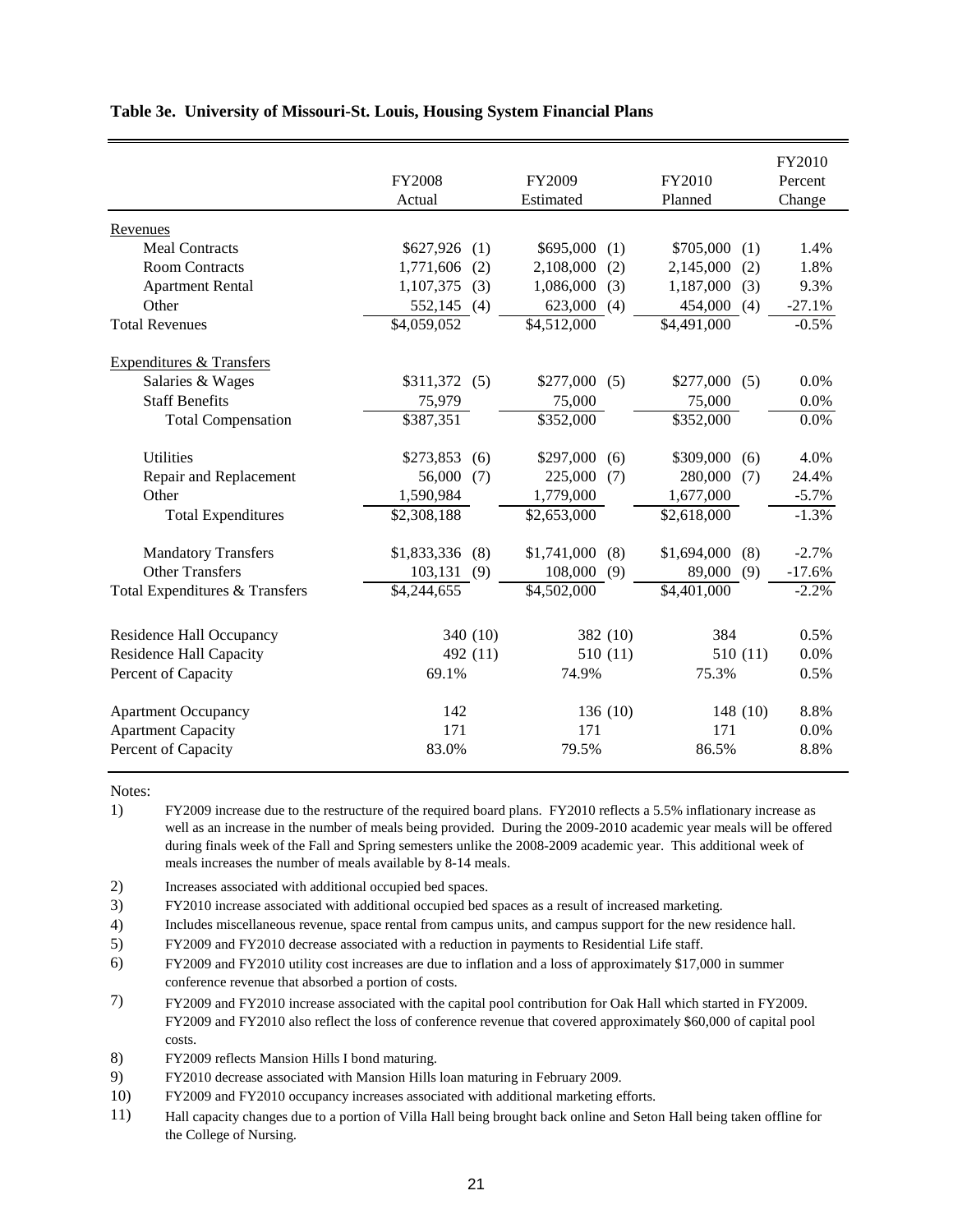|                          |                                                                                                                                                                                                                         |                      |                        |                     |                              | FY2010 Semester Rates              |                  |                   |                  |              |                          |
|--------------------------|-------------------------------------------------------------------------------------------------------------------------------------------------------------------------------------------------------------------------|----------------------|------------------------|---------------------|------------------------------|------------------------------------|------------------|-------------------|------------------|--------------|--------------------------|
| Credit                   | Undergrad<br>Student                                                                                                                                                                                                    | Grad/Prof<br>Student | Recreation             | Undergrad<br>Health | GradProf<br>Health           | Total                              | Total            | Winter<br>Total   | Winter<br>Total  | % Chg.       | % Chg.                   |
| Hour<br>Load             | Activity<br>Fee                                                                                                                                                                                                         | Activity<br>Fee      | Activity &<br>Facility | Service<br>Fee      | Service<br>Fee               | U.G. Fees<br>FY10                  | G/P Fees<br>FY10 | U.G. Fees<br>FY09 | G/P Fees<br>FY09 | U.G.<br>Fees | <b>Grad/Prof</b><br>Fees |
|                          | \$13.13                                                                                                                                                                                                                 | \$15.21              | \$0.00                 | \$0.00              | \$0.00                       | \$13.13                            | \$15.21          | \$13.16           | \$15.07          | $-0.2%$      | 0.9%                     |
| $\mathcal{L}$            | 26.26                                                                                                                                                                                                                   | 30.42                | 0.00                   | 0.00                | 0.00                         | 26.26                              | 30.42            | 26.32             | 30.14            | $-0.2%$      | 0.9%                     |
| $\omega$                 | 39.39                                                                                                                                                                                                                   | 45.63                | 0.00                   | 0.00                | $0.00\,$                     | 39.39                              | 45.63            | 39.48             | 45.21            | $-0.2%$      | 0.9%                     |
| 4                        | 52.52                                                                                                                                                                                                                   | 60.84                | 0.00                   | 0.00                | 0.00                         | 52.52                              | 60.84            | 52.64             | 60.28            | $-0.2%$      | 0.9%                     |
| S                        | 65.65                                                                                                                                                                                                                   | 76.05                | 0.00                   | 0.00                | 0.00                         | 65.65                              | 76.05            | 65.80             | 75.35            | $-0.2%$      | 0.9%                     |
| $\circ$                  | 78.78                                                                                                                                                                                                                   | 91.26                | 0.00                   | 0.00                | 0.00                         | 78.78                              | 91.26            | 78.96             | 90.42            | $-0.2%$      | 0.9%                     |
|                          | 91.91                                                                                                                                                                                                                   | 106.47               | 133.11                 | 92.78               | 92.78                        | 317.80                             | 332.36           | 318.01            | 331.38           | $-0.1%$      | 0.3%                     |
| ${}^{\circ}$             | 105.04                                                                                                                                                                                                                  | 121.68               | 133.11                 | 92.78               | 92.78                        | 330.93                             | 347.57           | 331.17            | 346.45           | $-0.1%$      | 0.3%                     |
| $\circ$                  | 118.17                                                                                                                                                                                                                  | 136.89               | 133.11                 | 92.78               | 92.78                        | 344.06                             | 362.78           | 344.33            | 361.52           | $-0.1%$      | 0.3%                     |
| $\Omega$                 | 131.30                                                                                                                                                                                                                  | 136.89               | 133.11                 | 92.78               | 92.78                        | 357.19                             | 362.78           | 357.49            | 361.52           | $-0.1%$      | 0.3%                     |
| Ξ                        | 144.43                                                                                                                                                                                                                  | 136.89               | 133.11                 | 92.78               | 92.78                        | 370.32                             | 362.78           | 370.65            | 361.52           | $-0.1%$      | 0.3%                     |
| $^{+}$<br>$\overline{2}$ | 57.56                                                                                                                                                                                                                   | 136.89               | 133.11                 | 92.78               | 92.78                        | 383.45                             | 362.78           | 383.81            | 361.52           | $-0.1%$      | 0.3%                     |
|                          |                                                                                                                                                                                                                         |                      |                        |                     | FY2009 Semester Fee - Winter |                                    |                  |                   |                  |              |                          |
| $12 +$                   | 157.92                                                                                                                                                                                                                  | 135.63               | 133.11                 | 92.78               | 92.78                        |                                    |                  | 383.81            | 361.52           |              |                          |
| % Chg.                   | $-0.2%$                                                                                                                                                                                                                 | 0.9%                 | 0.0%                   | 0.0%                | 0.0%                         |                                    |                  | $-0.1\%$          | 0.3%             |              |                          |
|                          |                                                                                                                                                                                                                         |                      |                        |                     |                              | <b>FY2010 Summer Session Rates</b> |                  |                   |                  |              |                          |
|                          | Undergrad                                                                                                                                                                                                               | Graduate             |                        | Undergrad           | Grad/Prof                    |                                    |                  |                   |                  |              |                          |
| Credit                   | Student                                                                                                                                                                                                                 | Student              | Recreation             | Health              | Health                       | Total                              | Total            | Total             | Total            | % Chg.       | % Chg.                   |
| Hour                     | Activity                                                                                                                                                                                                                | Activity             | Activity &             | Service             | Service                      | FY10                               | FY10             | FY09              | FY09             | U.G.         | <b>Grad/Prof</b>         |
| Load                     | Fee                                                                                                                                                                                                                     | Fee                  | Facility               | Fee                 | Fee                          | U.G. Fees                          | G/P Fees         | U.G. Fees         | G/P Fees         | Fees         | Fees                     |
|                          | \$13.13                                                                                                                                                                                                                 | \$15.21              | \$0.00                 | 00.0\$              | $\frac{1}{2}$                | \$13.13                            | \$15.21          | \$10.24           | \$11.71          | 28.2%        | 29.9%                    |
| $\sim$                   | 26.26                                                                                                                                                                                                                   | 30.42                | $0.00$                 | 0.00                | 0.00                         | 26.26                              | 30.42            | 20.48             | 23.42            | 28.2%        | 29.9%                    |
| $\epsilon$               | 39.39                                                                                                                                                                                                                   | 45.63                | 0.00                   | 0.00                | 0.00                         | 39.39                              | 45.63            | 30.72             | 35.13            | 28.2%        | 29.9%                    |
|                          | 52.52                                                                                                                                                                                                                   | 60.84                | 0.00                   | 0.00                | 75.71                        | 52.52                              | 136.55           | 40.96             | 122.55           | 28.2%        | 11.4%                    |
| 4v                       | 65.65                                                                                                                                                                                                                   | 76.05                | 0.00                   | 0.00                | 75.71                        | 65.65                              | 151.76           | 51.20             | 134.26           | 28.2%        | 13.0%                    |
| $\circ$                  | 78.78                                                                                                                                                                                                                   | 91.26                | 0.00                   | 75.71               | 75.71                        | 154.49                             | 166.97           | 137.15            | 145.97           | 12.6%        | 14.4%                    |
| $\ddot{\tau}$            | 78.78                                                                                                                                                                                                                   | 91.26                | 66.56                  | 75.71               | 75.71                        | 221.05                             | 233.53           | 203.71            | 212.53           | 8.5%         | 9.9%                     |
|                          |                                                                                                                                                                                                                         |                      |                        |                     | FY2009 Summer Fee            |                                    |                  |                   |                  |              |                          |
| $\ddot{7}$               | 61.44                                                                                                                                                                                                                   | 70.26                | 66.56                  | 75.71               | 75.71                        |                                    |                  | 203.71            | 212.53           |              |                          |
| % Chg.                   | 28.2%                                                                                                                                                                                                                   | 29.9%                | 0.0%                   | 0.0%                | 0.0%                         |                                    |                  | 8.5%              | 9.9%             |              |                          |
| Notes:                   | Proposed fee increase will be limited to inflationary increase as measured by CPI change through December(.10%).                                                                                                        |                      |                        |                     |                              |                                    |                  |                   |                  |              |                          |
|                          | Proposed fee increase futher limited by University of Missouri pledge to honor Higher Ed agreement with the Governor to hold undergraduate fee increases to zero.                                                       |                      |                        |                     |                              |                                    |                  |                   |                  |              |                          |
|                          | The Graduate Professional Fees increase exceeds inflation but includes a \$1.00 Sustainability Fee that was approved by referendum.                                                                                     |                      |                        |                     |                              |                                    |                  |                   |                  |              |                          |
|                          | These increases were recommeded by the Student Fee Review Committee, MSA Senate, and Graduate Professional Council.<br>Summer percent increases are impacted by Brady Fee increase that went into effect January, 2009. |                      |                        |                     |                              |                                    |                  |                   |                  |              |                          |
|                          |                                                                                                                                                                                                                         |                      |                        |                     |                              |                                    |                  |                   |                  |              |                          |

| $\frac{1}{2}$<br>֚֬֕<br>ı |
|---------------------------|
|                           |
| $\frac{1}{2}$<br>j        |
| I                         |
|                           |
| てきこう                      |
|                           |
| i                         |
| I                         |
|                           |
|                           |
| $\frac{1}{1}$<br>l        |
| $\frac{1}{2}$<br>ı        |
| $\frac{1}{1}$             |
| i                         |
|                           |
| i                         |
| <b>Supervisor</b>         |
| T-17                      |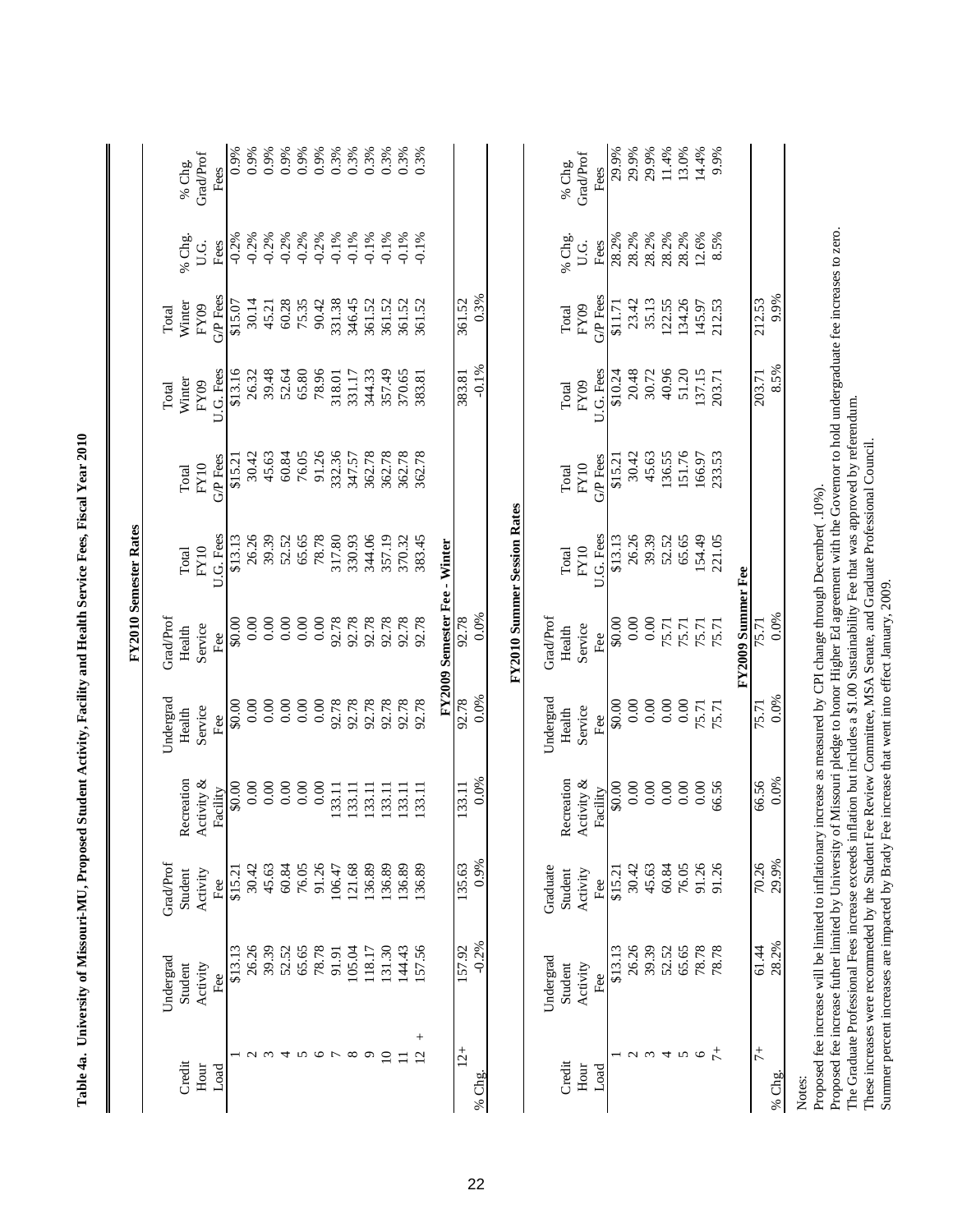Table 4b. University of Missouri-Kansas City, Proposed Student Activity, Facility and Health Service Fees, Fiscal Year 2010 **Table 4b. University of Missouri-Kansas City, Proposed Student Activity, Facility and Health Service Fees, Fiscal Year 2010**

 $\mathbf{l}$ 

|                                |        |          |                 |                         |          | <b>FY2010 Semester Rates</b>       |                      |          |         |         |                                                                |
|--------------------------------|--------|----------|-----------------|-------------------------|----------|------------------------------------|----------------------|----------|---------|---------|----------------------------------------------------------------|
| Credit                         | Univ.  |          |                 | Student                 | Phys.    | Student                            | Collegiate           | Rec.     | Total   | Total   | %Chg                                                           |
| Hour                           | Center | Athletic | A.S.U.M.        | Activity                | Facility | Health                             | Readership           | Facility | FY10    | FY09    | $\rm Total$                                                    |
| Load                           | Fee    | Fee      | Fee             | Fee                     | Fee      | Fee                                | Fee                  | Fee      | Fees    | Fees    | Fees                                                           |
|                                | \$6.22 | \$4.42   | \$0.15          | \$4.39                  | \$0.69   | \$3.86                             | \$2.72               | \$30.00  | \$52.45 | \$52.45 | 0.0%                                                           |
| $\mathbf{\Omega}$              | 12.44  | 8.84     | 0.30            | 8.78                    | 1.38     | 7.73                               | 2.72                 | 30.00    | 72.19   | 72.19   | 0.0%                                                           |
|                                | 18.66  | 13.26    | 0.45            | 13.17                   | 2.08     | 11.59                              | 2.72                 | 30.00    | 91.93   | 91.93   | 0.0%                                                           |
| $\overline{4}$                 | 24.87  | 17.68    | 0.60            | 17.56<br>21.95          | 2.77     | 15.45                              | 2.72                 | 30.00    | 111.65  | 111.65  | 0.0%                                                           |
| $\boldsymbol{\mathsf{\Omega}}$ | 31.09  | 22.11    | 0.75            |                         | 3.46     | 19.32                              |                      | 30.00    | 131.40  | 131.40  |                                                                |
| $\sigma$ $\sim$                | 37.31  | 26.53    | 0.90            |                         | 4.15     | 23.18                              |                      | 30.00    | 151.13  | 151.13  |                                                                |
|                                | 43.53  | 30.95    | 1.05            | 26.34<br>30.73<br>35.12 | 4.84     | 27.04                              | 2.72<br>2.72<br>2.72 | 30.00    | 170.86  | 170.86  | $0.0\%$<br>$0.0\%$<br>$0.0\%$<br>$0.0\%$<br>$0.0\%$<br>$0.0\%$ |
| $\infty$                       | 49.75  | 35.37    | 1.20            |                         | 5.54     | 30.91                              |                      | 30.00    | 190.61  | 190.61  |                                                                |
| $\sigma$                       | 55.97  | 39.79    | 1.35            | 39.51                   | 6.23     | 34.77                              |                      | 30.00    | 210.34  | 210.34  |                                                                |
| $\overline{10}$                | 62.19  | 44.21    | 1.50            | 43.90                   | 6.92     | 38.63                              | 2.72<br>2.72<br>2.72 | 30.00    | 230.07  | 230.07  |                                                                |
| $\Box$                         | 68.41  | 48.63    | 1.50            | 48.29                   | 7.61     | 42.50                              |                      | 30.00    | 249.66  | 249.66  | 0.0%                                                           |
| $\overline{2}$                 | 74.62  | 53.05    | $\overline{50}$ | 52.68                   | 8.31     | 46.36                              | 2.72                 | 30.00    | 269.24  | 269.24  | 0.0%                                                           |
|                                |        |          |                 |                         |          | FY2009 Semester Fee                |                      |          |         |         |                                                                |
| $12 +$                         | 74.62  | 53.05    | 1.50            | 52.68                   | 8.31     | 46.36                              | 2.72                 | 30.00    |         | 269.24  |                                                                |
| %Chg.                          | 0.0%   | 0.0%     | 0.0%            | 0.0%                    | 0.0%     | 0.0%                               | 0.0%                 | 0.0%     |         | 0.0%    |                                                                |
|                                |        |          |                 |                         |          | <b>FY2010 Summer Session Rates</b> |                      |          |         |         |                                                                |
| Credit                         | Univ.  |          |                 | Student                 | Phys.    | Student                            | <b>Collegiate</b>    | Rec.     | Total   | Total   | %Chg                                                           |
| Hour                           | Center | Athletic | A.S.U.M.        | Activity                | Facility | Health                             | Readership           | Facility | FY10    | FY09    | Total                                                          |
| Load                           | Fee    | Fee      | Fee             | Fee<br>\$4.39           | Fee      | Fee                                | Fee                  | Fee      | Fees    | Fees    | Fees                                                           |
|                                | \$6.22 | \$4.42   | \$0.15          |                         | \$0.69   | \$3.86                             | \$1.36               | \$15.00  | \$36.09 | 36.09   | 0.0%                                                           |
| $\mathcal{L}$                  | 12.44  | 8.84     | 0.30            | 8.78                    | 1.38     | 7.73                               | 1.36                 | 15.00    | 55.83   | 55.83   | 0.0%                                                           |
| $\omega$                       | 18.66  | 13.26    | 0.45            | 13.17                   | 2.08     | 11.59                              | 1.36                 | 15.00    | 75.57   | 75.57   | $0.0\%$<br>$0.0\%$                                             |
| $\overline{4}$                 | 24.87  | 17.68    | 0.60            | 17.56                   | 2.77     | 15.45                              | 1.36                 | 15.00    | 95.29   | 95.29   |                                                                |
| $\sigma$                       | 31.09  | 22.11    | 0.75            | 21.95                   | 3.46     | 19.32                              | 1.36                 | 15.00    | 115.04  | 115.04  | 0.0%                                                           |
| \$                             | 37.31  | 26.53    | 0.90            | 26.34                   | 4.15     | 23.18                              | 36                   | .5.00    | 34.77   | 134.77  | 0.0%                                                           |
|                                |        |          |                 |                         |          | FY2009 Summer Fee                  |                      |          |         |         |                                                                |
| $\ddot{\phi}$                  | 37.31  | 26.53    | 0.90            | 26.34                   | 4.15     | 23.18                              | 1.36                 | 15.00    |         | 134.77  |                                                                |
| %Chg.                          | 0.0%   | 0.0%     | 0.0%            | 0.0%                    | 0.0%     | 0.0%                               | 0.0%                 | 0.0%     |         | 0.0%    |                                                                |
|                                |        |          |                 |                         |          |                                    |                      |          |         |         |                                                                |

Note: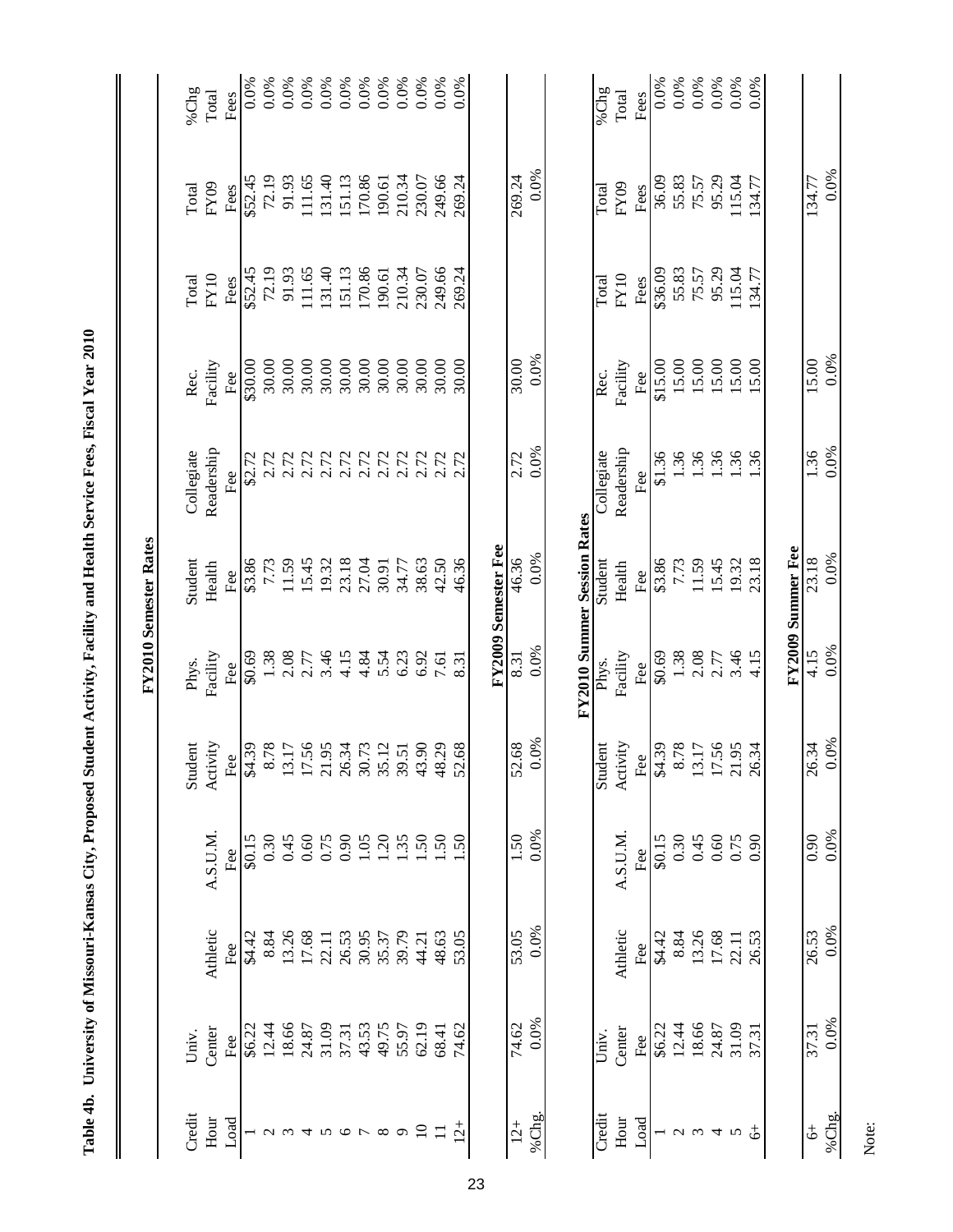|                       | % Chg.<br>Grad.       | Fees            | 0.0%            | 0.0%   | 0.0%             | 0.0%   | 0.0%   | 0.0%    | 0.0%                                                                                 | 0.0%     | 0.0%    | 0.0%            | 0.0%                         | 0.0%                   |    |                     |        |        |                                    | % Chg.        | Grad.        | Fees                | 0.0%    | 0.0%   | 0.0%       | 0.0%   | 0.0%   | 0.0%   |                   |               |        |
|-----------------------|-----------------------|-----------------|-----------------|--------|------------------|--------|--------|---------|--------------------------------------------------------------------------------------|----------|---------|-----------------|------------------------------|------------------------|----|---------------------|--------|--------|------------------------------------|---------------|--------------|---------------------|---------|--------|------------|--------|--------|--------|-------------------|---------------|--------|
|                       | % Chg.<br>U.G.        | Fees            | 0.0%            | 0.0%   | 0.0%             | 0.0%   | 0.0%   | 0.0%    | 0.0%                                                                                 | 0.0%     | 0.0%    | 0.0%            | 0.0%                         | 0.0%                   |    |                     |        |        |                                    | % Chg.        | U.G.         | Fees                | $0.0\%$ | 0.0%   | 0.0%       | 0.0%   | 0.0%   | 0.0%   |                   |               |        |
|                       | FY09<br>Total         | Grad. Fees      | \$111.62        | 140.94 | 170.26           | 199.58 | 228.90 | 258.22  | 287.54                                                                               | 316.86   | 346.18  | 375.50          | 375.50                       | 375.50                 |    |                     | 375.50 | 0.0%   |                                    | Total         | ${\rm FYO9}$ | Grad. Fees          | \$64.37 | 89.24  | 114.11     | 138.98 | 163.85 | 163.85 |                   | 163.85        | 0.0%   |
|                       | ${\rm FY09}$<br>Total | U.G. Fees       | \$108.32        | 137.64 | 166.96           | 196.28 | 225.60 | 254.92  | 294.24                                                                               | 323.56   | 352.88  | 382.20          | 382.20                       | 382.20                 |    |                     | 382.20 | 0.0%   |                                    | Total         | FY09         | U.G. Fees           | \$64.37 | 89.24  | 114.11     | 138.98 | 163.85 | 163.85 |                   | 163.85        | 0.0%   |
|                       | FY10<br>Total         | Grad. Fees      | \$111.62        | 140.94 | 170.26           | 199.58 | 228.90 | 258.22  | 287.54                                                                               | 316.86   | 346.18  | 375.50          | 375.50                       | 375.50                 |    |                     |        |        |                                    | Total         | FY10         | Grad. Fees          | \$64.37 | 89.24  | 114.11     | 138.98 | 163.85 | 163.85 |                   |               |        |
|                       | FY10<br>Total         | U.G. Fees       | \$108.32        | 137.64 | 166.96           | 196.28 | 225.60 | 254.92  | 294.24                                                                               | 323.56   | 352.88  | 382.20          | 382.20                       | 382.20                 |    |                     |        |        |                                    | Total         | FY10         | U.G. Fees           | \$64.37 | 89.24  | 114.11     | 138.98 | 163.85 | 163.85 |                   |               |        |
| FY2010 Semester Rates | Graduate<br>Student   | $\text{Fee}(2)$ | \$3.30          |        | $3.30$<br>$3.30$ | 3.30   | 3.30   | 3.30    | 3.30                                                                                 | 3.30     | 3.30    | 3.30            | 3.30                         | 3.30                   |    | FY2009 Semester Fee | 3.30   | 0.0%   | <b>FY2010 Summer Session Rates</b> | Graduate      | Student      | $\text{Fee}(2)$     | \$0.00  | 0.00   | 0.00       | 0.00   | 0.00   | 0.00   | FY2009 Summer Fee | 0.00          | n/a    |
|                       | Rollamo<br>Year       | Book (1)        | 0.00            | 0.00   | 0.00             | 0.00   | 0.00   | 0.00    | 10.00                                                                                | 10.00    | 10.00   | 10.00           | 10.00                        | 10.00                  |    |                     | 10.00  | 0.0%   |                                    | Rollamo       | Year         | Book <sub>(1)</sub> | \$0.00  | 0.00   | 0.00       | 0.00   | 0.00   | 0.00   |                   | 0.00          | n/a    |
|                       | Center<br>Univ.       |                 | Debt<br>\$12.50 |        |                  |        |        |         | $\begin{array}{c} 25.00 \\ 37.50 \\ 50.00 \\ 62.50 \\ 75.00 \\ 87.50 \\ \end{array}$ | 100.00   | 112.50  | 125.00          | 5.00<br>$\tilde{\mathbf{z}}$ | 5.00<br>$\overline{c}$ |    |                     | 125.00 | 0.0%   |                                    | Univ.         | Center       | Debt                | \$12.50 | 25.00  | 37.50      | 50.00  | 62.50  | 62.50  |                   | 62.50         | 0.0%   |
|                       | Center<br>Univ.       | Fee             | 2.5             | 5.02   | 7.53             | 10.04  | 12.55  | 15.06   | 17.57                                                                                | 20.08    | 22.59   | 25.10           | 25.10                        | 25.10                  |    |                     | 25.10  | 0.0%   |                                    | Univ.         | Center       | Fee                 | \$2.4]  | 4.82   | 7.23       | 9.64   | 12.05  | 12.05  |                   | 12.05         | 0.0%   |
|                       | Facility<br>IMural    | Fee             | \$1.00          | 2.00   | 3.00             | 4.00   | 5.00   | 6.00    | 7.00                                                                                 | 8.00     | 9.00    | 10.00           | 10.00                        | 10.00                  |    |                     | 10.00  | 0.0%   |                                    | <b>IMural</b> | Facility     | Fee                 | \$0.67  | 1.34   | 2.01       | 2.68   | 3.35   | 3.35   |                   | 3.35          | 0.0%   |
|                       | Service<br>Health     | Fee             | \$79.00         | 79.00  | 79.00            | 79.00  | 79.00  | 79.00   | 79.00                                                                                | 79.00    | 79.00   | 79.00           | 79.00                        | 79.00                  |    |                     | 79.00  | 0.0%   |                                    | Health        | Service      | Fee                 | \$39.50 | 39.50  | 39.50      | 39.50  | 39.50  | 39.50  |                   | 39.50         | 0.0%   |
|                       | Activity<br>Student   | Fee             | 13.31           | 26.62  | 39.93            | 53.24  | 66.55  | 79.86   | 93.17                                                                                | 106.48   | 119.79  | 133.10          | 133.10                       | 133.10                 |    |                     | 133.10 | 0.0%   |                                    | Student       | Activity     | Fee                 | \$9.29  | 18.58  | 27.87      | 37.16  | 46.45  | 46.45  |                   | 46.45         | 0.0%   |
|                       | Credit<br>Hour        | Load            |                 |        |                  |        |        | $\circ$ |                                                                                      | $\infty$ | $\circ$ | $\overline{10}$ | $\Box$                       | $12^{+}$               | 24 |                     | $12 +$ | % Chg. |                                    | Credit        | Hour         | Load                |         | $\sim$ | $\epsilon$ | 4      | 5      |        |                   | $\ddot{\phi}$ | % Chg. |

Table 4c. Missouri University of Science and Technology, Proposed Student Activity, Facility and Health Service Fees, Fiscal Year 2010  **Table 4c. Missouri University of Science and Technology, Proposed Student Activity, Facility and Health Service Fees, Fiscal Year 2010**

(1) Assessed to undergraduate students in fall semester only. (2) Assessed to graduates students only.